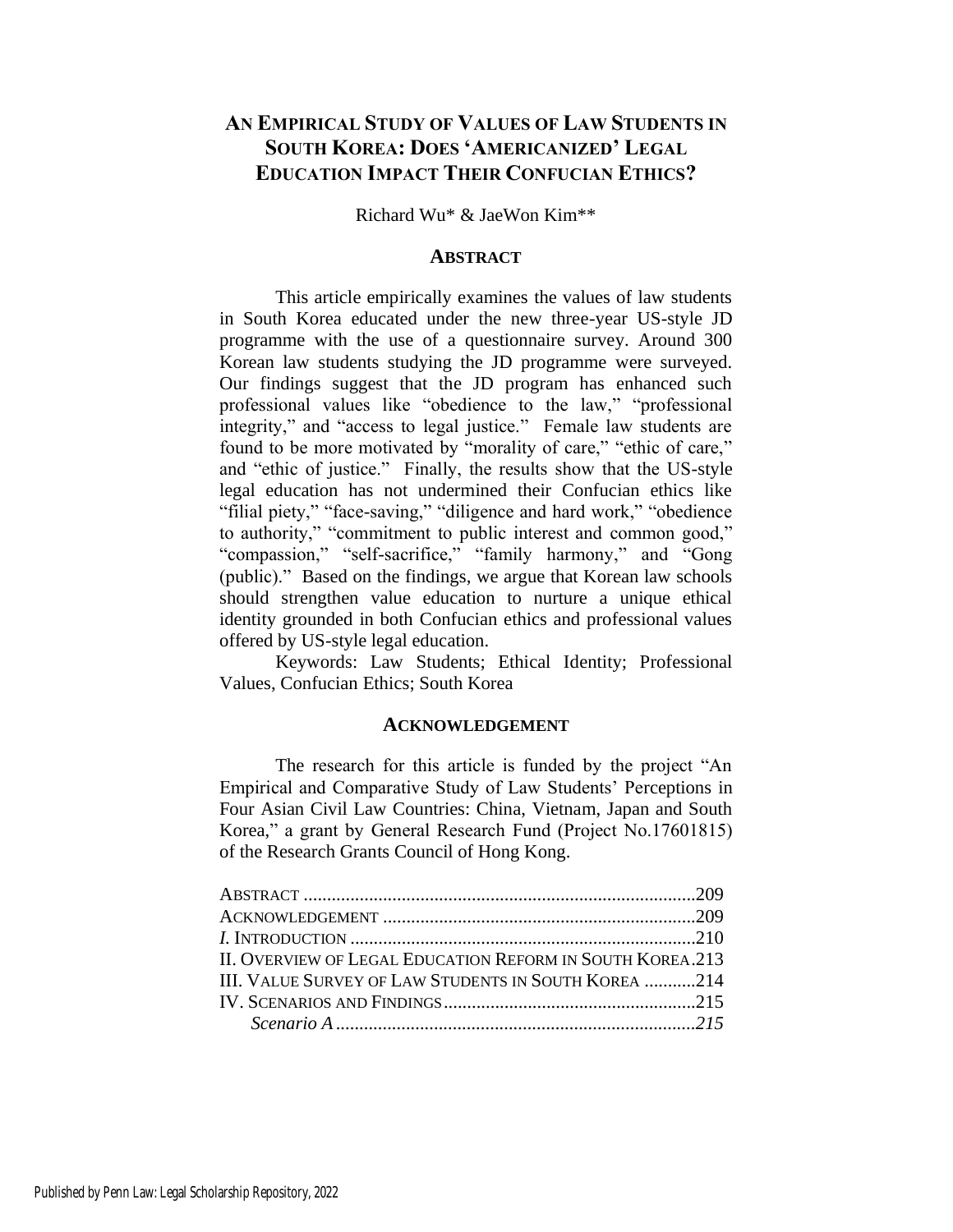# *I.* **INTRODUCTION**

In most countries over the last decades, legal professions have experienced significant changes and growth in size. Legal practice has also been significantly transformed. These trends are particularly pronounced in South Korea.<sup>1</sup> In 2009, twenty-five law schools, which run an US-style post-graduate three-year JD program, began to operate in major cities throughout South Korea. Establishing these law schools was a part of the decade-long campaign of law reform. Article 2 of the Law School Act provides that the goal of the new law schools is to produce not only legally competent but also professionally ethical lawyers. To accomplish this goal, all law schools must offer at least one legal ethics course as a required one. Those who want to sit for the bar examination must first pass the national legal ethics examination administered by the Ministry of Justice.

Looking at the Korean legal education system and its programs, they look quite similar to those of the United States, after which South Korea has modeled. $2$  A careful look, however, reveals a critical difference between these two countries, both in the norms

<sup>\*</sup> Associate Professor, Faculty of Law, University of Hong Kong, Hong Kong. \*\* Professor of Law, Sungkyunkwan University Law School, South Korea. The authors thank Michelle Ng, Karen Li, Natalie Lai, Jenn To and Iris Kong for their research assistance.

<sup>1</sup>On the change and growth of the legal profession in South Korea in the last decades, see Carole Silver, Jae-Hyup Lee & Jeeyoon Park, *What Firms Want: Investigating Globalization's Influence on the Market for Lawyers in Korea*, 28 COLUM J. ASIAN L. 1, 4– 40 (2014).

<sup>&</sup>lt;sup>2</sup> Historically, American legal methods and practices have a profound influence on South Korea. See Neil Chisolm, *Legal Diffusion and the Legal Profession: An Analysis of the Processes of American Influence on South Korea's Lawyers*, 26 COLUM J. ASIAN L. 267, 268–98 (2013).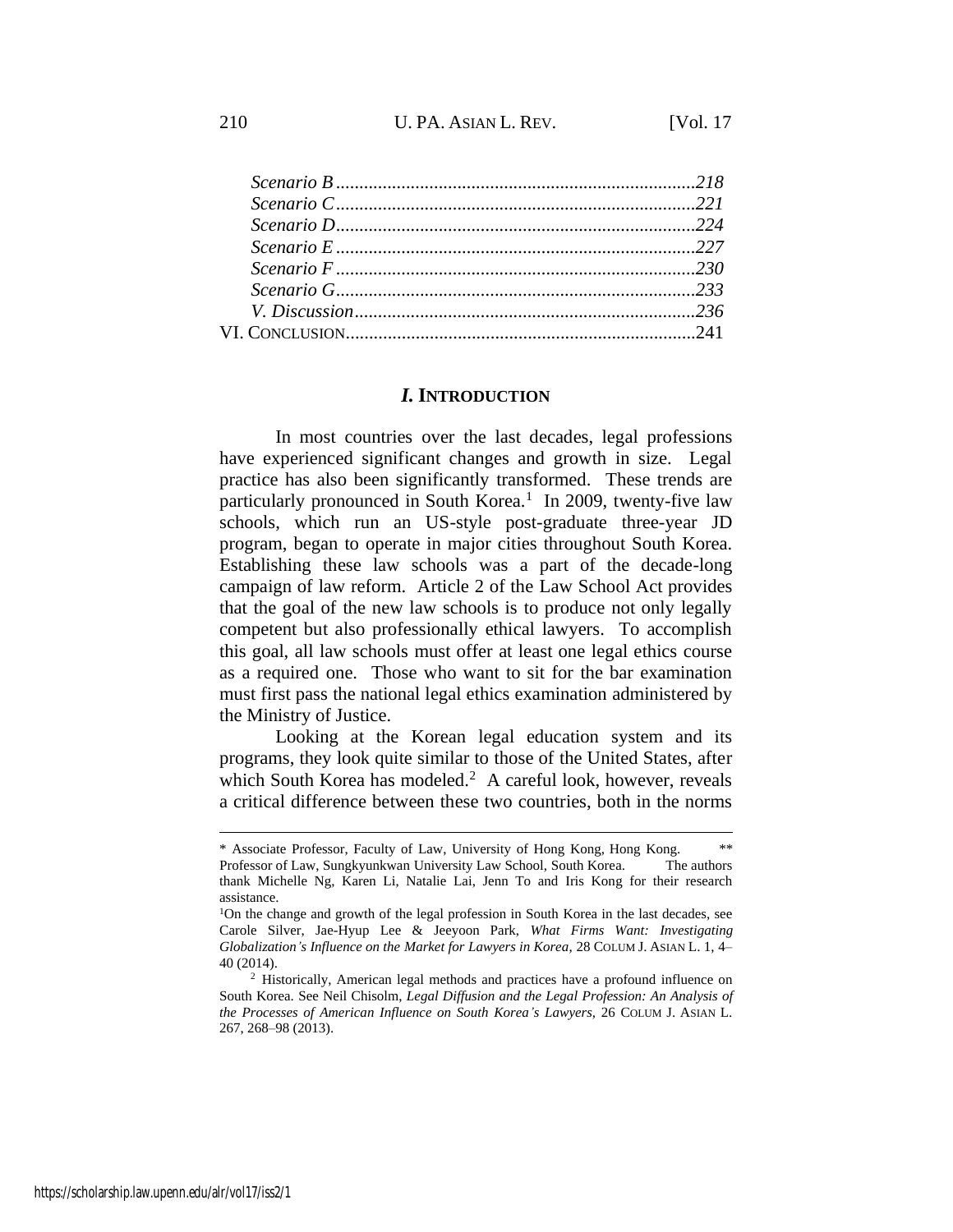and the mindset of the legal profession. The difference is mostly the outcome of the history-long influence of Confucianism on Korea. Many intellectuals and leaders in Korea had believed that the main reason why Korea was reduced to a Japanese colony was due to the Confucian cult of the Chosun Dynasty (1392–1910). They have thus stressed that the foremost task for Korea to develop is to wipe out Confucian remnants. But it turned out that they have underestimated the enduring influence of Confucianism.

Article 151 of the South Korean Criminal Law defines the exceptional circumstances of kinship concerning the concealment and aiding the escape of criminals. The law provides that it shall not be punishable when a relative or family member residing in the same house commits such a crime for the criminal. Article 148 of the Criminal Procedure Act stipulates that a person may refuse to testify when such testimony may be the cause of criminal prosecution or public action for him/her, a near relative, or legal guardian. These provisions remind the famous part of the Analects of Confucius. When a duke said that one upright man in my town testified against his father who stole sheep, Confucius replied that respectable men in my town might behave differently.

In 2014, the Korean Bar Association adopted the new Legal Ethics Code.<sup>3</sup> Two salient features of the new code are adding new provisions on in-house counsels, and more specific regulations of legal practice which has been substantially changed and sophisticated over the last half-century. $4$  A scrutiny of the revision shows the conscious effort to erase the spirit and tones of the Confucian legacy. Due to this effort, the new code no longer has the provision, such as emphasizing uprightness or being cleanhanded<sup>5</sup> for all Korean lawyers. However, there still exist some remnants not completely wiped out. The mission of the lawyer, stipulates Article 1 of the Attorney-at-Law Act, is to vindicate fundamental human rights and realize social justice. The Ethics Code continues to emphasize the lawyer's duty to uphold and

<sup>3</sup> *Legal Ethics Code Undergoes Comprehensive Reform After 14 Years*, KOR. B. Ass'N NEWS (Mar. 3, 2014), http://news.koreanbar.or.kr/news/articleView.html?idxno=10454.

<sup>4</sup> *Id.*

<sup>5</sup> Byunhosayoonrijangjeon [Legal Ethics Code] art. 2 para. 1–2, amended Feb. 24, 2014.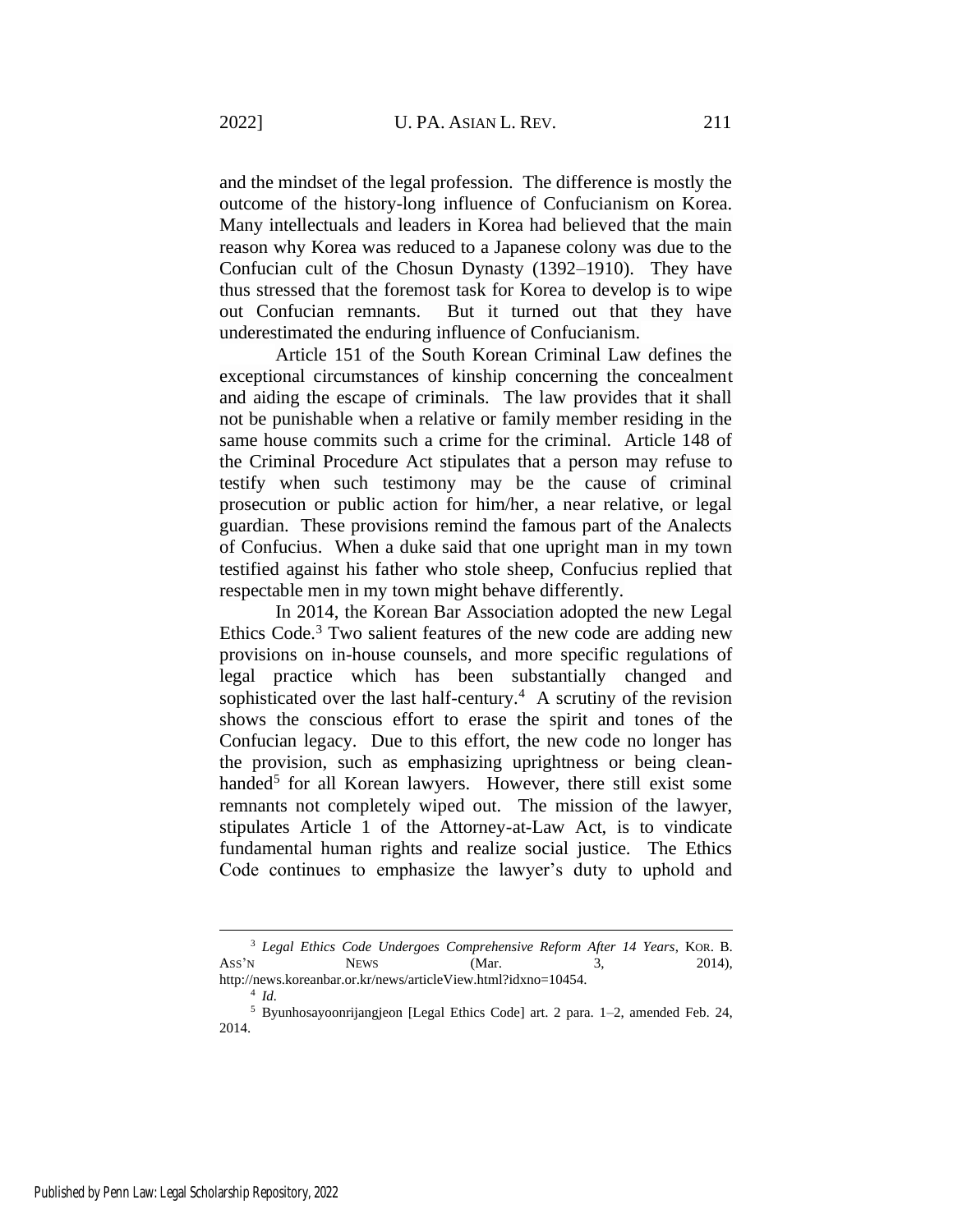maintain honor and dignity.<sup>6</sup> The sheer majority of disciplinary sanctions of Korean lawyers are related to the failure of the duty to maintain decency.<sup>7</sup> Although the law and code do not mention it explicitly, they seem to continue preserving the ideal model of modern Korean lawyers as the old Confucian aristocrat who led and educated people for over five centuries before the Korean Republic.

<span id="page-3-1"></span>This study investigates empirically the impact of US-style legal education in the form of Juris Doctor (JD) on the professional and personal values of law students in South Korea, the latter of which is shaped by Confucian ethics. To some scholars, Confucian ethics include face-saving, sense of community and harmony and respect for hierarchy.<sup>8</sup> Many pieces of research on values also suggest that Confucian ethics shape the personal values of Koreans. For example, Hofstede found Korea to be "strongly collectivist."<sup>9</sup> Other scholars pointed out the influence of Confucian ethics, like submission to family and peer pressures, on Koreans' value orientations.<sup>10</sup>

<span id="page-3-0"></span>Our study is based on the conceptual framework that the new legal education experience of students trained under the threeyear US-style JD program may impact their professional and personal values, the latter of which is heavily influenced by Confucian ethics. In this article, we first examine the legal education reform in South Korea. We then consider the findings of a value survey of law students conducted in the country. Specifically, we explore whether students educated under the USstyle JD program are motivated by professional or personal values and also investigate any gender differences in the findings. We then reflect on the implications of the findings on the impact of US-style legal education on the values of law students in South Korea, particularly their Confucian ethics. In the final section, we conclude with a general discussion of the ethical challenges for legal education in South Korea.

<sup>6</sup> Byunhosayoonrijangjeon [Legal Ethics Code] art. 5.

<sup>7</sup> Sun-Ah Park, *Lawyer's Duty of Dignity Maintenance and Non-Professional Misconduct,* 34 HANYANG L.J. 188, 185–202 (2017).

<sup>8</sup> Lien Le Monkhouse, et al., *Measuring Confucian Values Among East Asian Consumers: a Four Country Study*, 19 ASIA PAC. BUS. REV. 320, 322–24 (2013).

<sup>9</sup> Geert, Hofstede, *National Cultures Revisited*, 18 BEHAV. SCI. RES. 285, 299 (1983).

<sup>10</sup> Ja Hyun, Kyoung, *Sociocultural Change and Traditional Values: Confucian Values Among Koreans and Korean Americans*, 25 INT.J. INTERCULT. RELAT. 203, 206 (2001).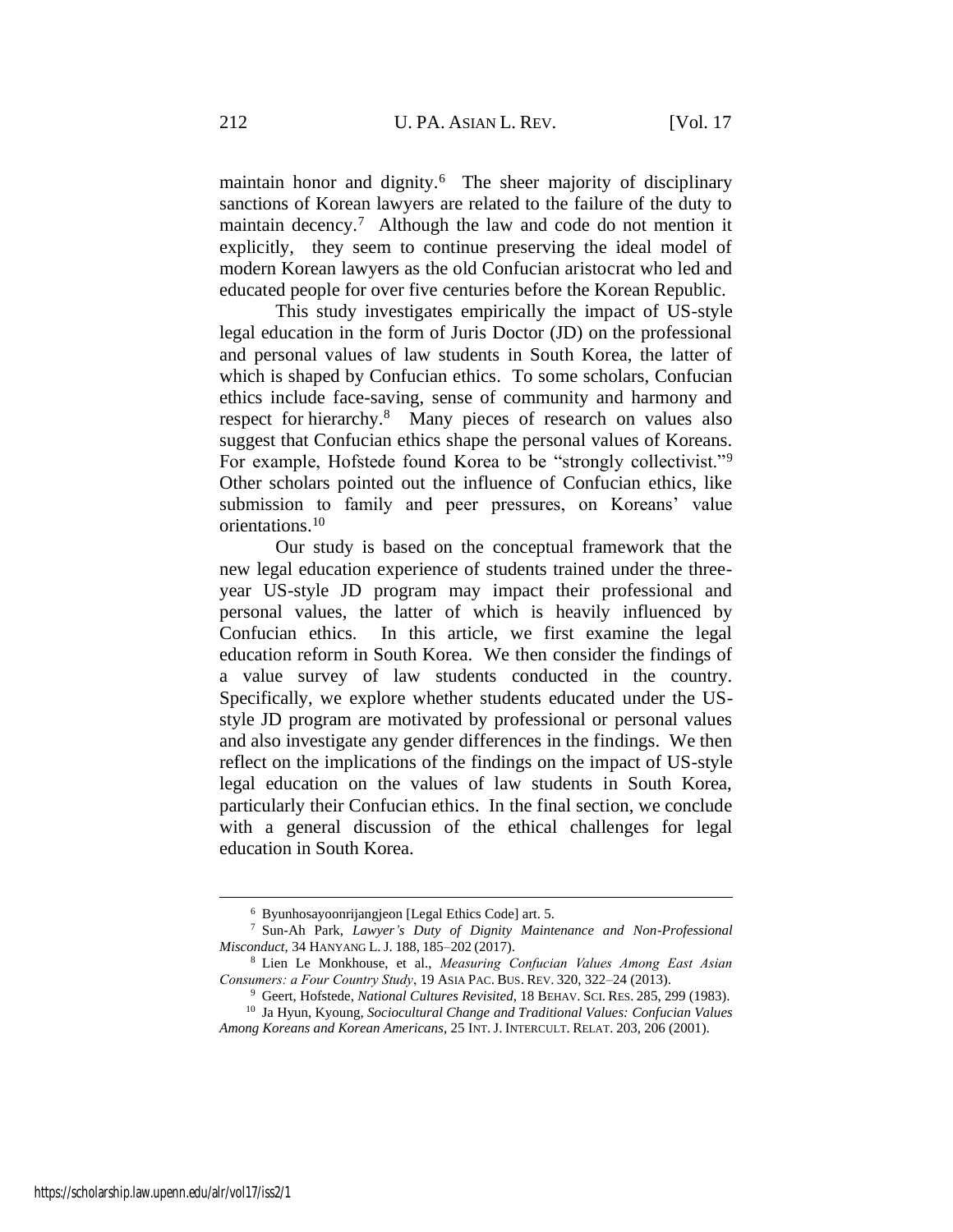# **II. OVERVIEW OF LEGAL EDUCATION REFORM IN SOUTH KOREA**

<span id="page-4-0"></span>Historically speaking, the development of the legal education system in South Korea can be divided into two stages. The first stage was the LLB program, which was a "four-year Japanese style" undergraduate law program taught in the faculty of laws within universities. The LLB program, like other university programs, was one of "Confucian-based education."<sup>11</sup> As a result, it provided academic and theoretical training to its students only.<sup>12</sup> The LLB curriculum comprised both general studies and law courses. There was no consensus among different stakeholders like law schools and the legal profession on the educational goal of the LLB program. The major criticism against the LLB program was its neglect of professional training.<sup>13</sup> Moreover, law was taught as an undergraduate degree and many non-law subjects were taught. $14$ As a result, many law graduates might only take a limited number of credits in law courses while studying for a law degree.<sup>15</sup>

Starting from the 1970s, law professors and their national association in South Korea called for reform of legal education. In the early 1990s, Kim Young-Sam became the President of South Korea and established the Presidential Commission on the Promotion of Globalization (PCPG). The latter adopted a plan to reform Korean society in accordance with "global" standards. The PCPG plan involved the adoption of a three-year US-style JD law degree to train students to become lawyers with a higher standard of professional ethics.<sup>16</sup> Such plan was opposed by both the legal profession and law schools and failed to take off at the end.<sup>17</sup> When

<sup>11</sup> *See* Qi Sun, *Confucian Educational Philosophy and its Implication for Lifelong Learning and Lifelong Education*, 27 INT'L J. LIFELONG EDUC. 559, 559-78 (2008) (arguing that traditionally speaking, the objective of "Confucian-based" education was to nurture students into people of high character).

<sup>12</sup> Jasper Kim, *Socrates v. Confucius: An Analysis of South Korea's Implementation of the American Law School Model*, 10 ASIAN PAC. L. & POL'Y J. 322, 322–53 (2009).

<sup>13</sup> Youngjoon Kwon, *Recent Reform in Korean Legal Education,* 13 J. KOR. L. 4, 1– 39 (2013)

<sup>14</sup> *Id.*

<sup>15</sup> Sang-Hyun Song, *Legal Education in Korea and the Asian Region*, 51 J. LEGAL EDUC. 398, 398–402 (2001).

<sup>16</sup> Haesook Kim, *In Search of the Soul of Professionalism: The Case of Legal Education Reform Efforts in South Korea*, 5 LEGAL ETHICS 27, 27–33 (2002).

<sup>17</sup> *Id.*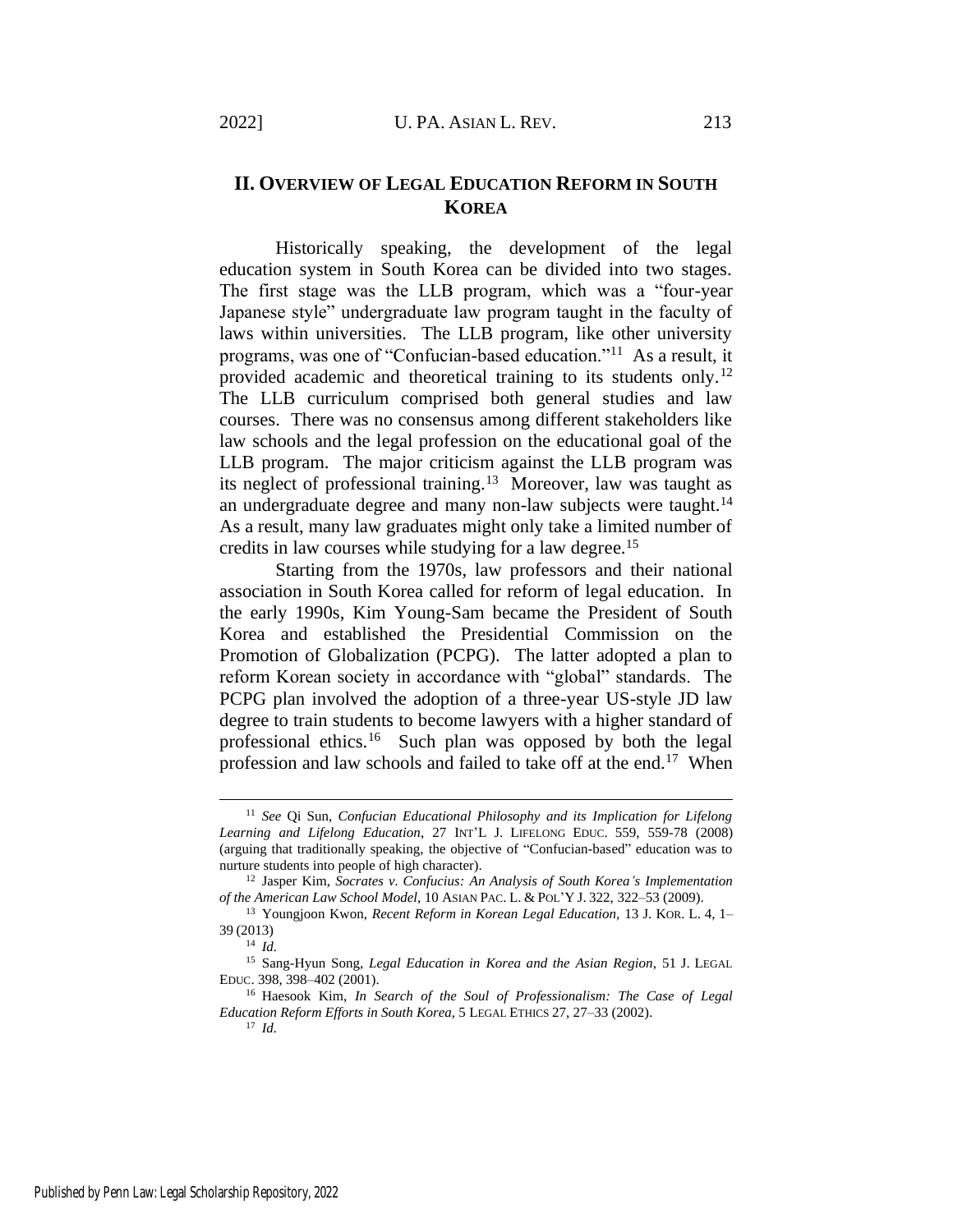Kim Dae-jung took power in late 1990s, he established a Presidential Commission on Education Reform, which again recommended curriculum reform to a US-style graduate law program. The proposal was supported by the Department of Education, which announced the commencement of a three-year JD degree program in 2003.<sup>18</sup> However, the proposal was abandoned, due to the resistance of the Supreme Court.<sup>19</sup> It was not until Roh Moo-hyun became President in the early 2000s that the US-style JD program became a reality. Roh took a personal interest in judicial reform and was instrumental in the passage of the Law School Act in 2007.<sup>20</sup>

In contrast to the LLB program, the curriculum of the JD program concentrates on professional training of lawyers and its educational goal is to prepare students to become professional lawyers. The curriculum and educational goals of legal educations of LLB and JD programs are therefore very different from each other. Moreover, the JD program focuses on the inculcation of professional values.

## **III. VALUE SURVEY OF LAW STUDENTS IN SOUTH KOREA**

In this section, we draw on the data collected in a questionnaire survey conducted in South Korea in 2016 to analyze how the values of law students were related to different law degrees that they undertook. We collected a total of 286 questionnaires from law students at three universities in South Korea.<sup>21</sup> The questionnaires focus on several scenarios that examine law students' choices in dilemmas they may encounter in future. The dilemmas involve practice-related issues like client confidentiality, conflict of interest, pro bono work and work-life balance. In addition, these law students were required to rank their motivating values, which

<sup>18</sup> JaeWon Kim, *The Ideal and the Reality of the Korean Legal Profession*, 2 ASIAN PAC. L. & POL'Y J. 45, 45–68 (2001).

<sup>19</sup> JaeWon Kim, *South Korea: Reshaping the Legal Profession*, *in* 1 LAWYERS IN 21ST-CENTURY SOCIETIES: NATIONAL REPORT 790, 789–800 (Richard L. Abel et al. eds., 2020).

<sup>20</sup> For a discussion of the Law School Act 2007, see Jootaek Lee, *The Crisis and Future of Korean Legal Education: Compared with the American Legal Education System*, 21 KOR. U. L. REV. 41, 41–58 (2017).

<sup>21</sup> Law students in three Korean universities participated in this study: Yonsei University, Ewha Womans University and Sungkyunkwan University.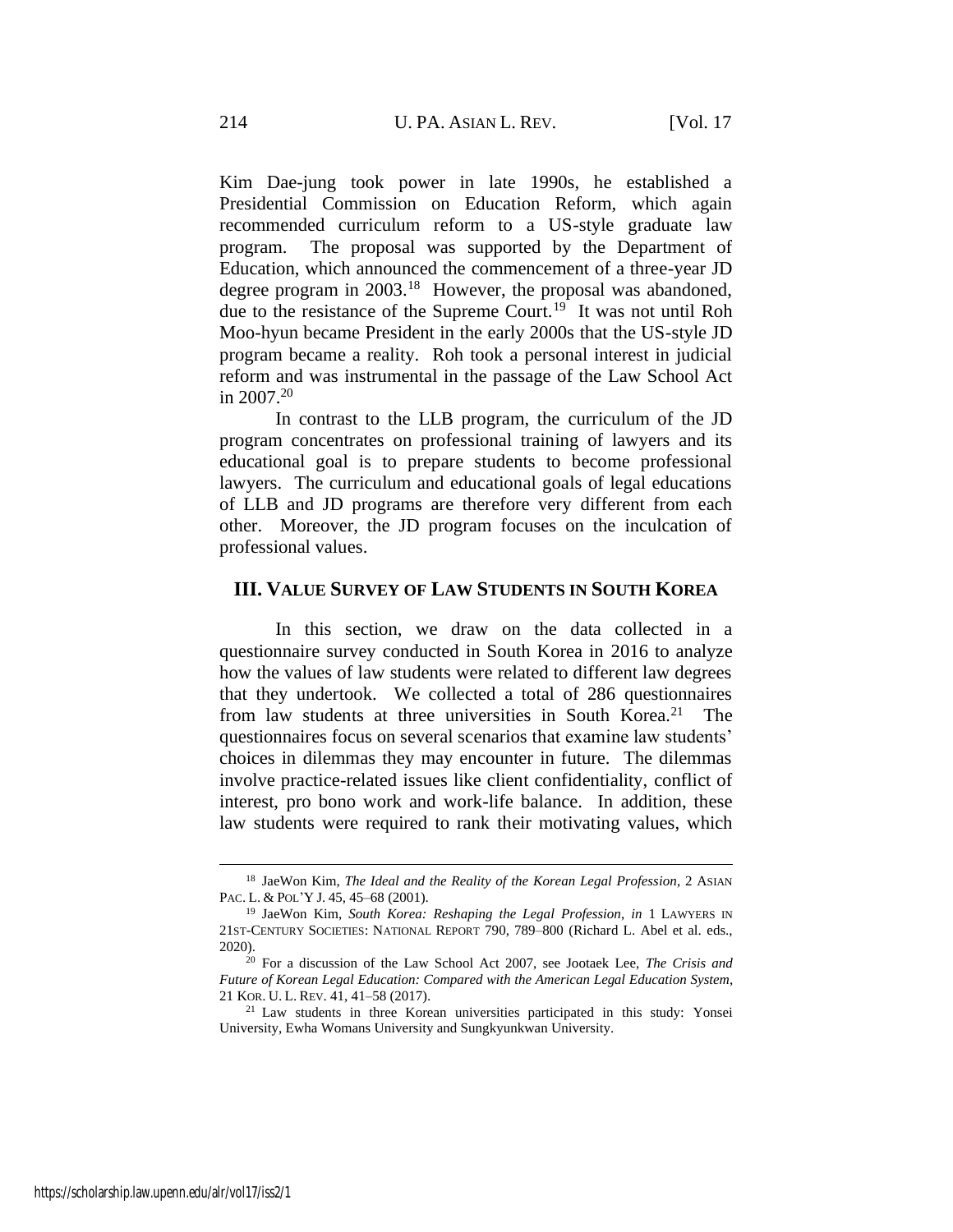were classified into "professional values"<sup>22</sup> and "personal values."<sup>23</sup> The former include such values as "professional integrity" and "obedience to the law," while the latter included such values as "family loyalty" and "family members' well-being." In the questionnaire, the law students were required to decide whether they would take certain course of action. In addition, they had to rate the values that motivated their decisions by assigning a number from 1 to 5 to each of the values listed under different scenarios (where 1 represented "unimportant" and 5 represented "very important"). We then undertook a statistical analysis of the data collected with SPSS v23, Pearson's Chi-squared test and Welch Two Sample t-tests to determine the empirical relationship between the decisions and their motivating values.

#### **IV. SCENARIOS AND FINDINGS**

In this section, we set out several scenarios in the survey instrument with their accompanying questions, followed by findings showing the answers given by law students in South Korea and their motivating values. In particular, we compare the responses of male and female law students to evaluate any gender differences in the findings.

# *Scenario A*

"You are a partner of a local law firm. Your nephew (the son of your elder sister) is an associate in the firm. You discover your nephew has taken money paid by his client to the law firm to cover his debts. Fortunately, you discover the problem in its very early stages. The amount missing is small, and it is

<sup>&</sup>lt;sup>22</sup> In this article, "professional values" refers to the values relating to conduct commonly shared by members of a profession. *See* Anusorn Singhapakdi & Scott J. Vitell, *Personal and Professional Ethics Underlying the Ethical Judgments of Marketers*, 12 J. BUS. ETHICS 525, 525–33 (1993) (exploring the relative influences of personal *and professional* values *underlying the judgments of* marketing practitioners).

<sup>&</sup>lt;sup>23</sup> In this article, "personal values" refers to the values and priorities that form the bedrock for each person's beliefs and attitudes. *See* ADRIAN EVANS, ASSESSING LAWYERS' ETHICS: A PRACTITIONER'S GUIDE 188 (2010) (advocating for a variety of peeradministered testing mechanisms as having the potential to reverse damaging behaviors within the legal profession).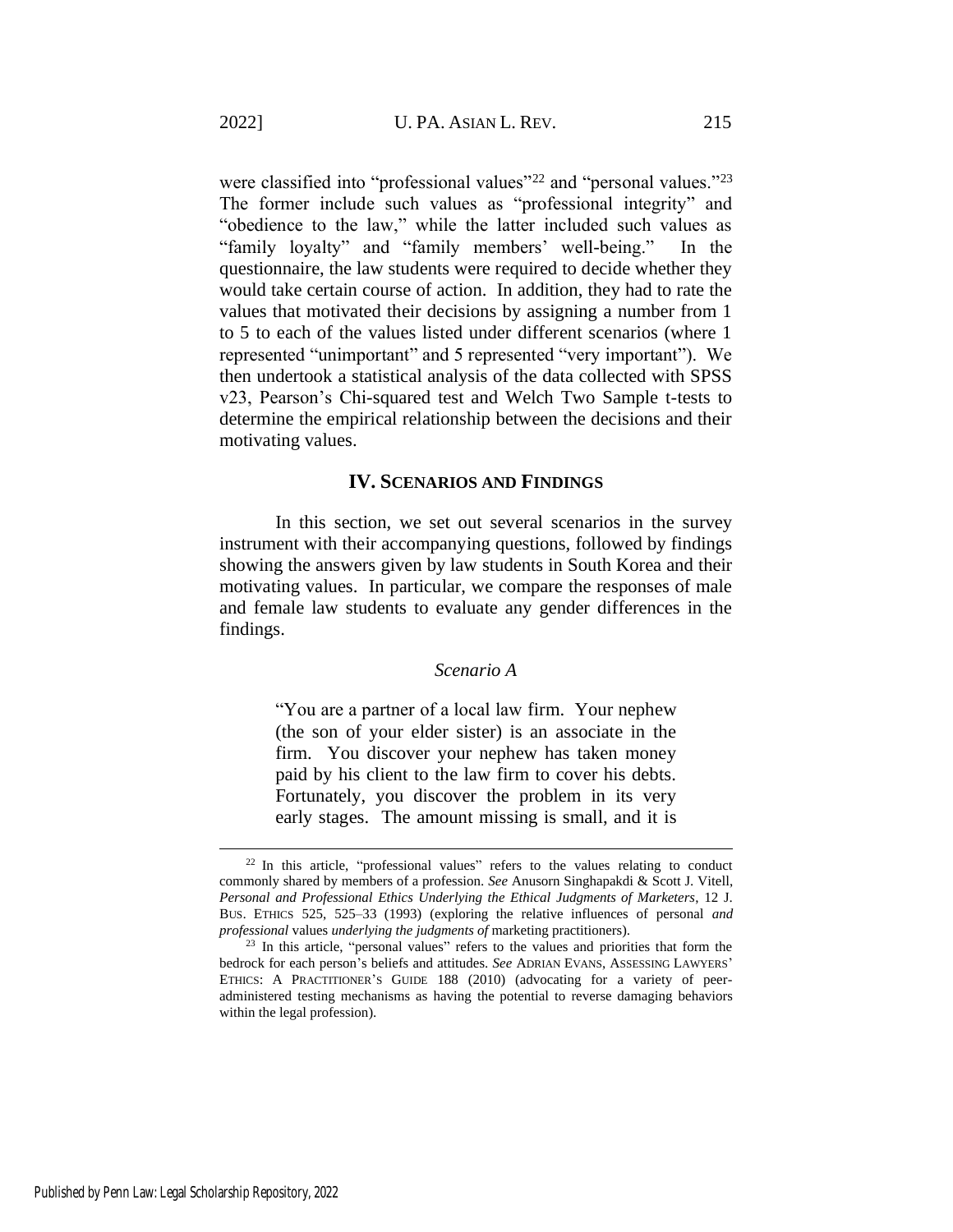possible that the amount could be reimbursed without attracting any attention. You are aware that the law requires mandatory reporting of such conduct. Would you report the matter to the local law society?"

This scenario tested the students' responses to a conflict between the duty to report a colleague's misconduct and the obligation to protect a family relative. It involved a struggle between professional values like "professional integrity" and "obedience to the law" and personal values like "family loyalty" and "family members' well-being."

For Scenario A, 57% indicated that they declined to report the matter to the local law society (Figure 1). Those who declined to report rated "family loyalty" and "family members' well-being" higher than other values like "professional integrity" and "obedience to the law" (see Figure 2). In addition, 61.59% of the female students and 52.6% of the male students declined to report the case to the local law society (Table 1). It suggests a higher proportion of female law students was more likely to decline reporting the matter to the local law society than their male counterparts. This may be explained by the female law students attaching more importance to the value of "family loyalty" while their male counterparts are more motivated by value of "obedience to the law" (Figure 3).



*Figure 1 General response to Scenario A*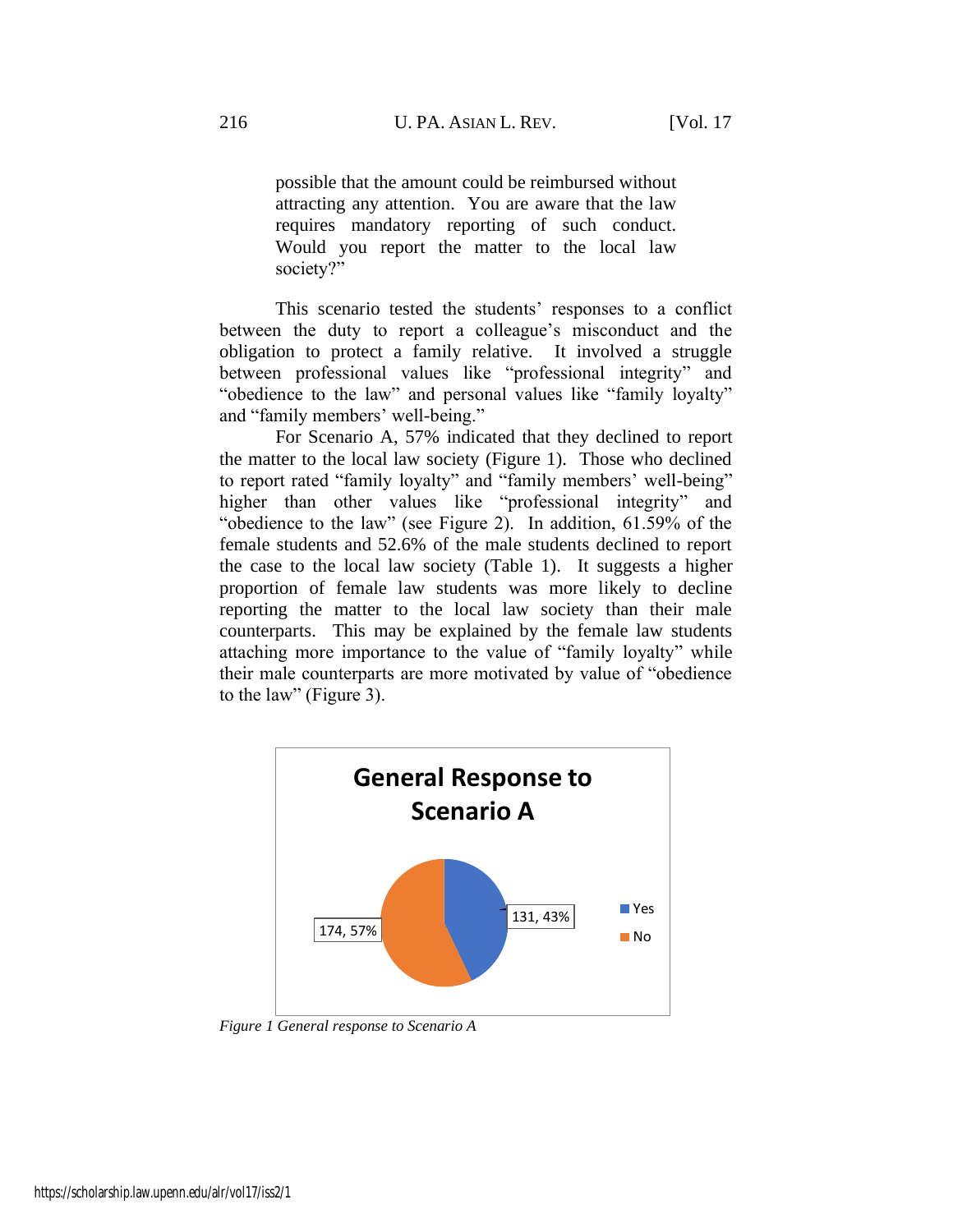

*Figure 2 Mean Score on the Importance of Motivating Value by Response to Scenario A*

| <b>Gender</b> | <b>Response</b> | <b>Frequency</b> | Percentage |
|---------------|-----------------|------------------|------------|
| <b>Male</b>   | Yes             | 73               | 47.40      |
|               | N <sub>0</sub>  |                  | 52.60      |
| <b>Female</b> | Yes             | 58               | 38.41      |
|               | No              | 93               | 61.59      |

*Table 1 Response categorized by Gender to Scenario A*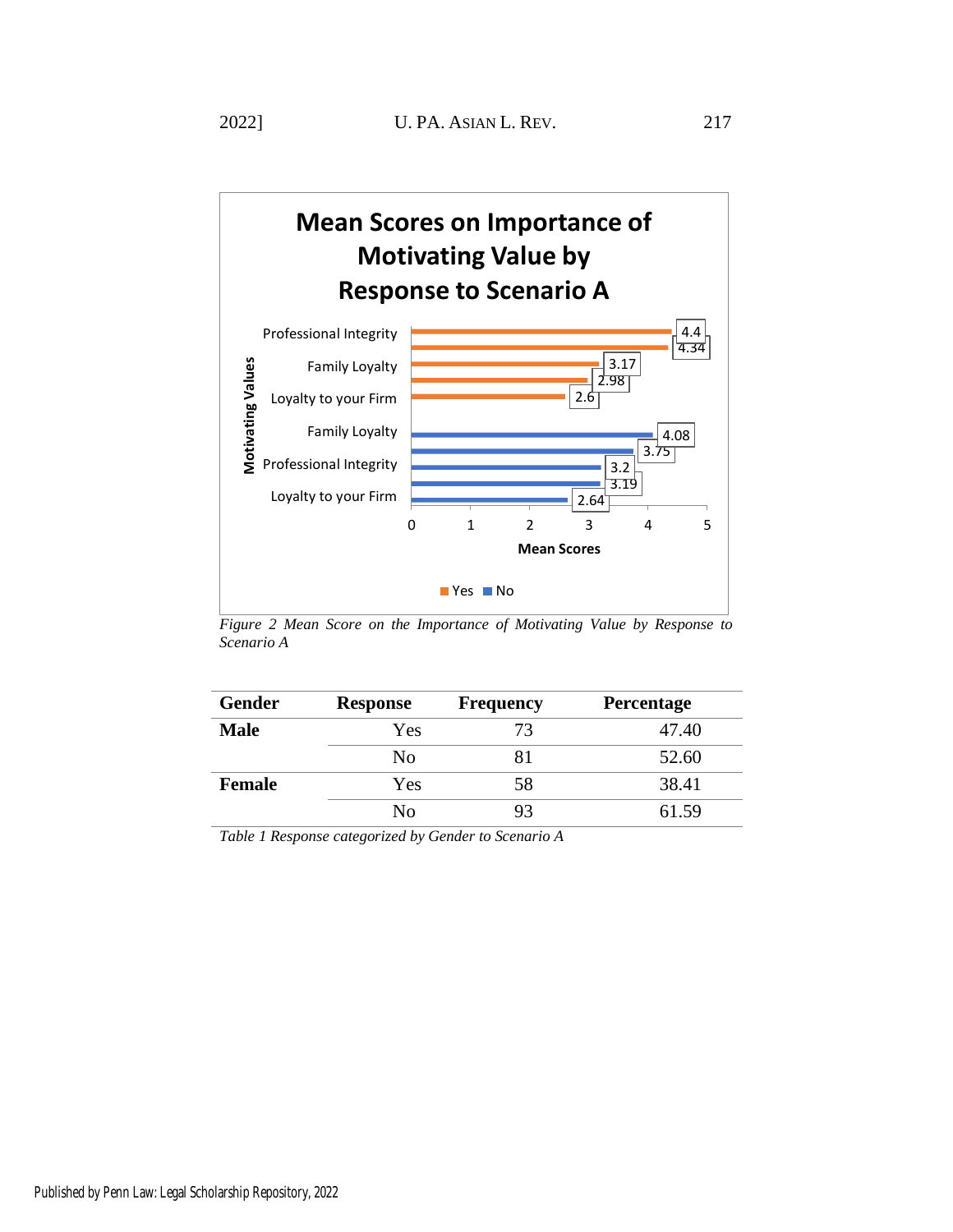

*Figure 3 Mean Score on the Importance of Motivating Value by Gender to Scenario A*

#### *Scenario B*

"You are a government prosecutor who has concentrated on teenager drug abuse cases. You believe that every case of teenage drug abuse harms society and must be reported and dealt with by the police. You discover that your daughter has been using a hard drug with other students at her school. Your spouse implores you not to report the matter as it may lead to possible criminal prosecution against your daughter. Your spouse also threatens to end your relationship if you do. Would you report the matter to the police?"

Similar to Scenario A, this fact pattern investigated the students' responses to a struggle between professional values like "professional integrity" and "obedience to the law" and personal values like "family loyalty" and "family members' well-being."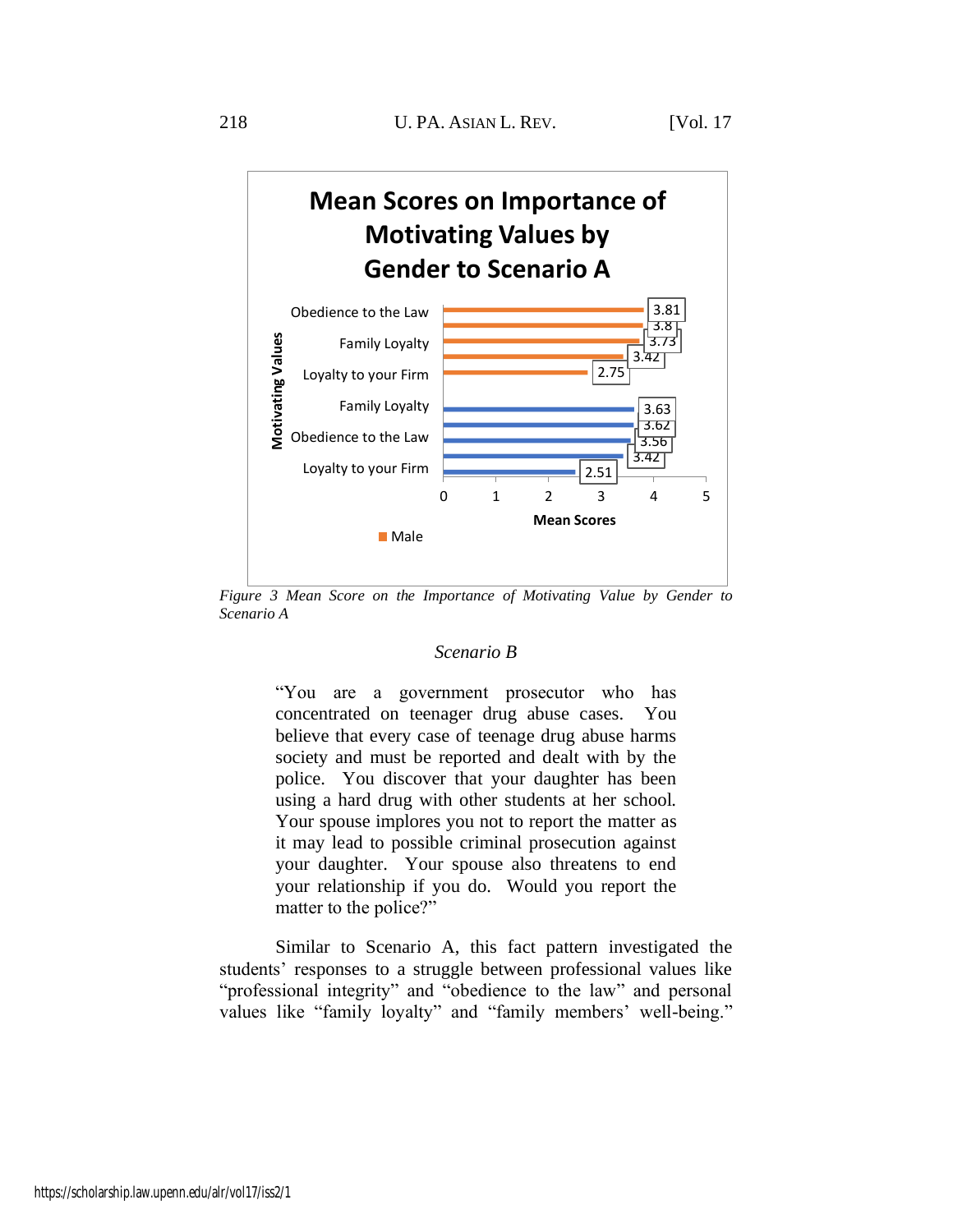Similar to Scenario A, 71% of the respondents declined to report the matter to the police. (Figure 4). Those who declined to report rated personal value of "family members' well-being" higher than professional values like "obedience to the law" and "professional integrity" (Figure 5).

When confronted with a question, "*Do you think your parent(s) would report the matter to the police if they encounter a situation similar to the above question?*" most respondents (90%) think their parent(s) would not report the matter to the police (Figure 6). This suggests the law students may have been shaped by their legal education to develop professional values like "obedience to the law."

Interestingly, 73.86% of the male law students and 68.67% of the female law students declined to report the case to the police (Table 2). The findings suggest a slightly higher percentage of male law students was more declined to report the matter to the police than their female counterparts. This may be explained by the male law students attaching a slightly higher degree of importance to the value of 'family members' well-being than their female counterparts (Figure 7).



*Figure 4 General response to Scenario B*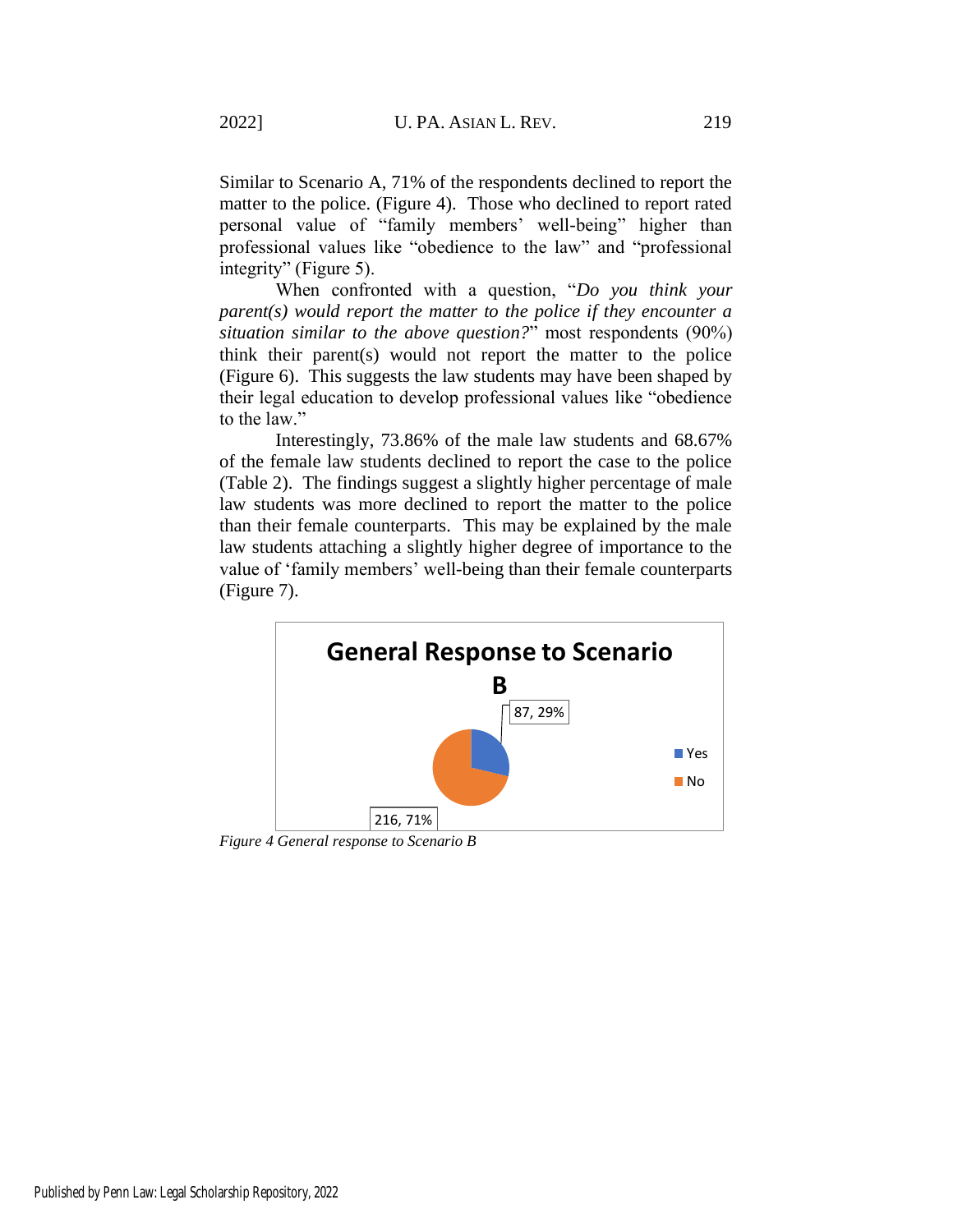

*Figure 5 Mean Score on the Importance of Motivating Value by Response to Scenario B*



*Figure 6 Response to the follow-up question of Scenario B*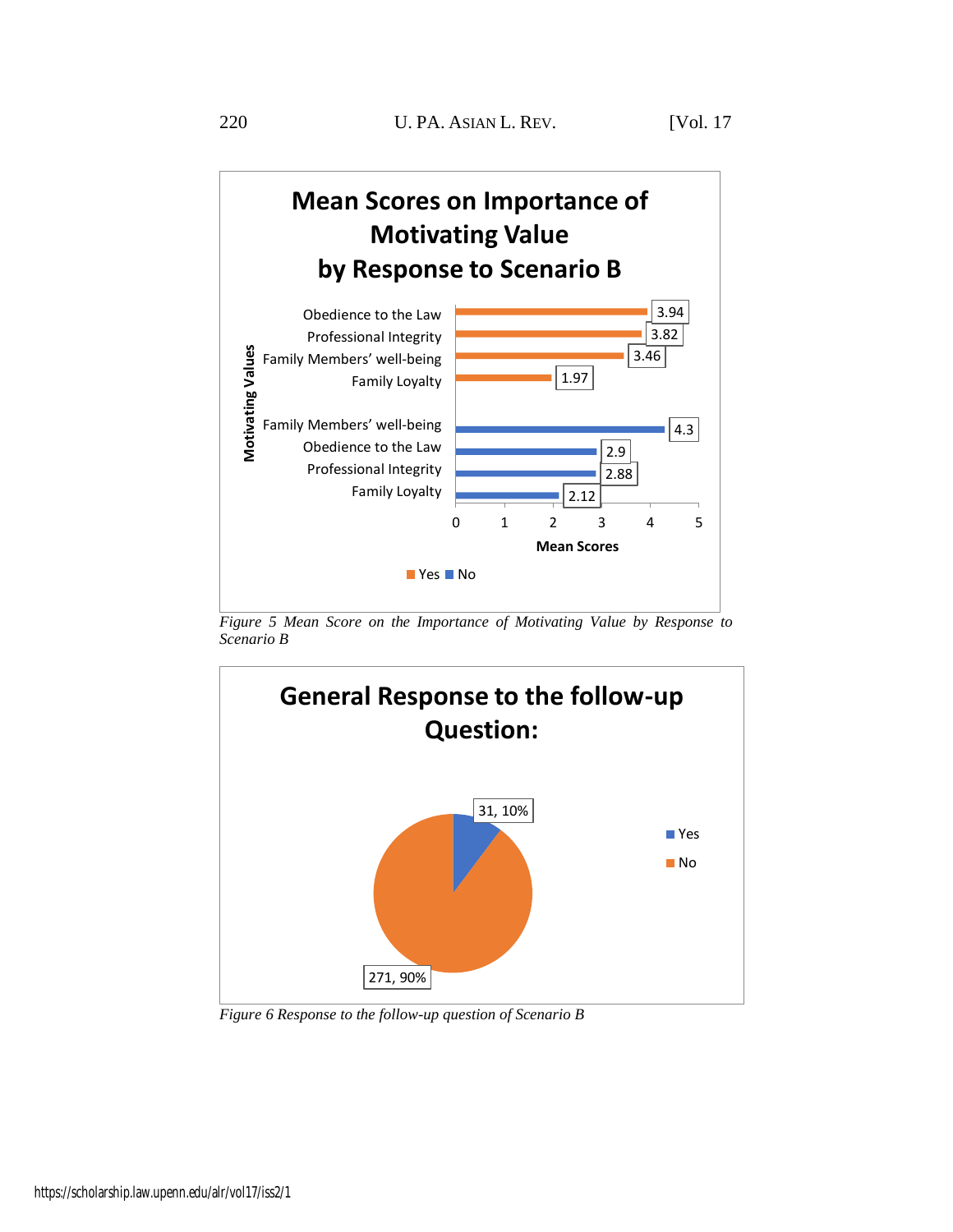| <b>Gender</b> | <b>Response</b> | <b>Frequency</b> | Percentage |
|---------------|-----------------|------------------|------------|
| <b>Male</b>   | Yes             | 40               | 26.14      |
|               | No              | 113              | 73.86      |
| <b>Female</b> | Yes             | 47               | 31.33      |
|               | No              | 103              | 68.67      |

*Table 2 Response categorized by Gender to Scenario B*



*Figure 7 Mean Scores on the Importance of Motivating Value by Gender to Scenario B*

# *Scenario C*

"You are an associate working for a highly renowned firm. The long working hours are causing a lot of pressure at home with your spouse and your young children. Your children have behavior problems and your spouse has been warning you to spend more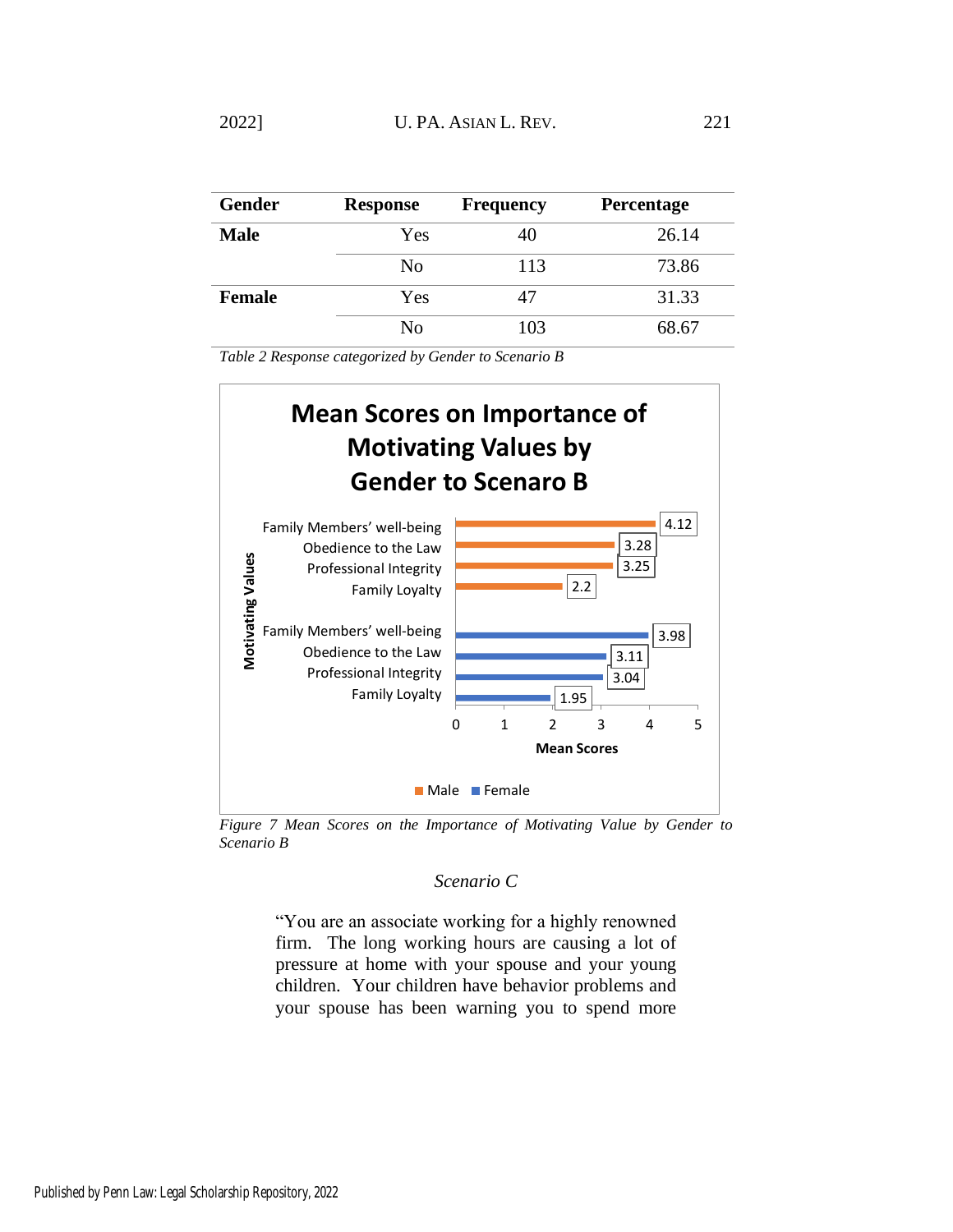time with your children. Meanwhile, the firm's senior partner asks you to show commitment to a project. This would involve even longer hours than usual with many late nights for at least the next half year. The senior partner also intimated that if you perform well in this project, it could lead to your promotion to be a partner of the firm. Would you take on the extra hours in order to work for the project?"

This scenario investigated the students' responses to an interest conflict between advancing professional career and promoting family well-being. It represented a conflict between the professional value of 'professional ambition' and personal values of "family loyalty" and "family members' well-being."

For scenario C, 59% agreed to take on the extra hours to work for the project (Figure 8). Those who agreed to work extra hours rate the professional value of "professional ambition" more than the personal values of "family loyalty" and "family members' well-being" (Figure 9).

Interestingly, 61.59% of the female law students indicated their willingness to work extra hours while only 56.77% of the male law students agreed to do so (Table 3). The findings suggest a slightly higher percentage of female law students was more willing to work extra hours. Such finding is consistent with a marginally higher rating of the value of "professional ambition" by female law students than their male counterparts. (Figure 10).



*Figure 8 General Response to Scenario C*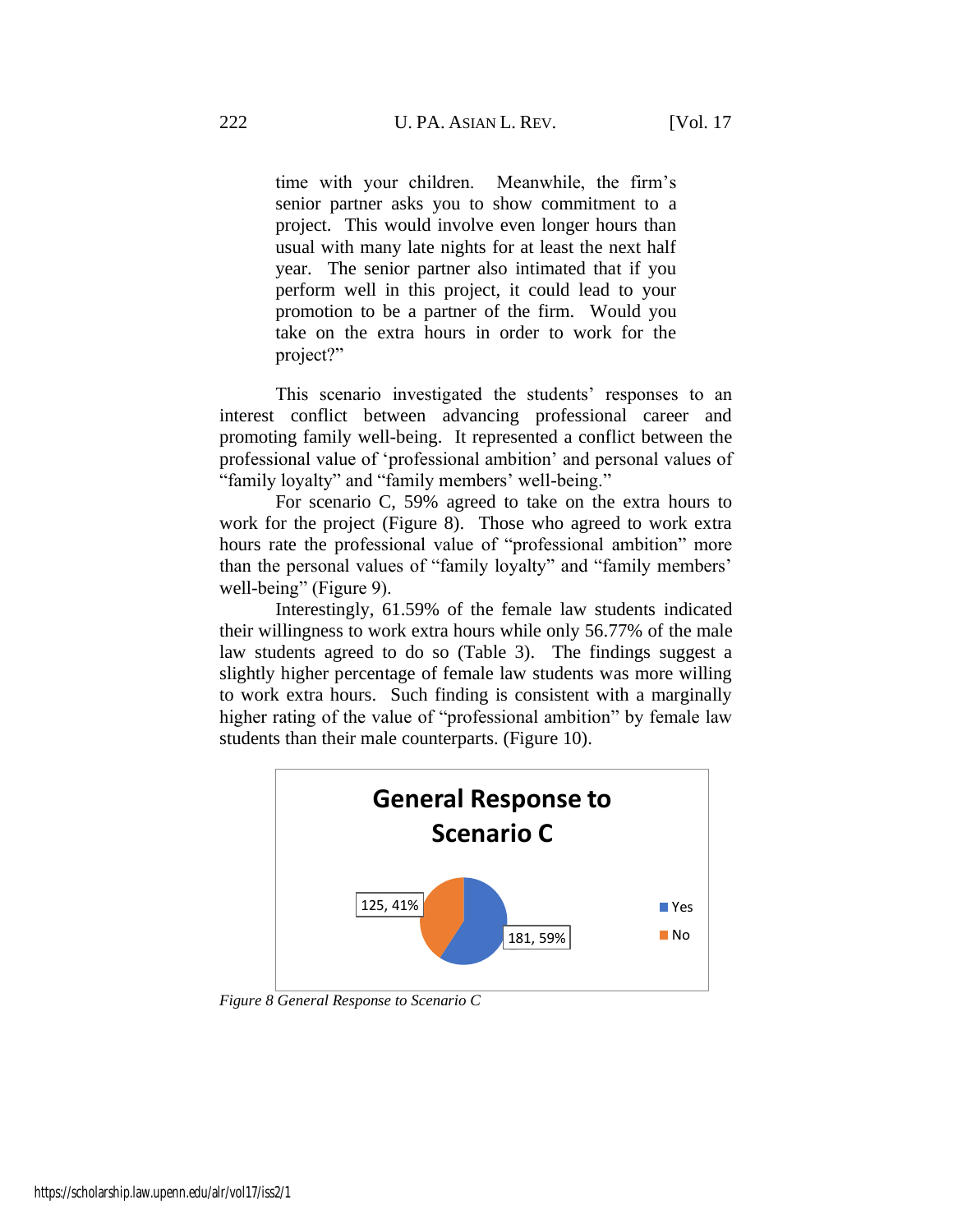



*Figure 8 Mean Scores on the Importance of Motivating Value by Response to Scenario C*

| <b>Gender</b> | <b>Response</b> | <b>Frequency</b> | Percentage |
|---------------|-----------------|------------------|------------|
| <b>Male</b>   | Yes             | 88               | 56.77      |
|               | No              | 67               | 43.23      |
| <b>Female</b> | Yes             | 93               | 61.59      |
|               | No              | 58               | 38.41      |

*Table 3 Response categorized by Gender to Scenario C*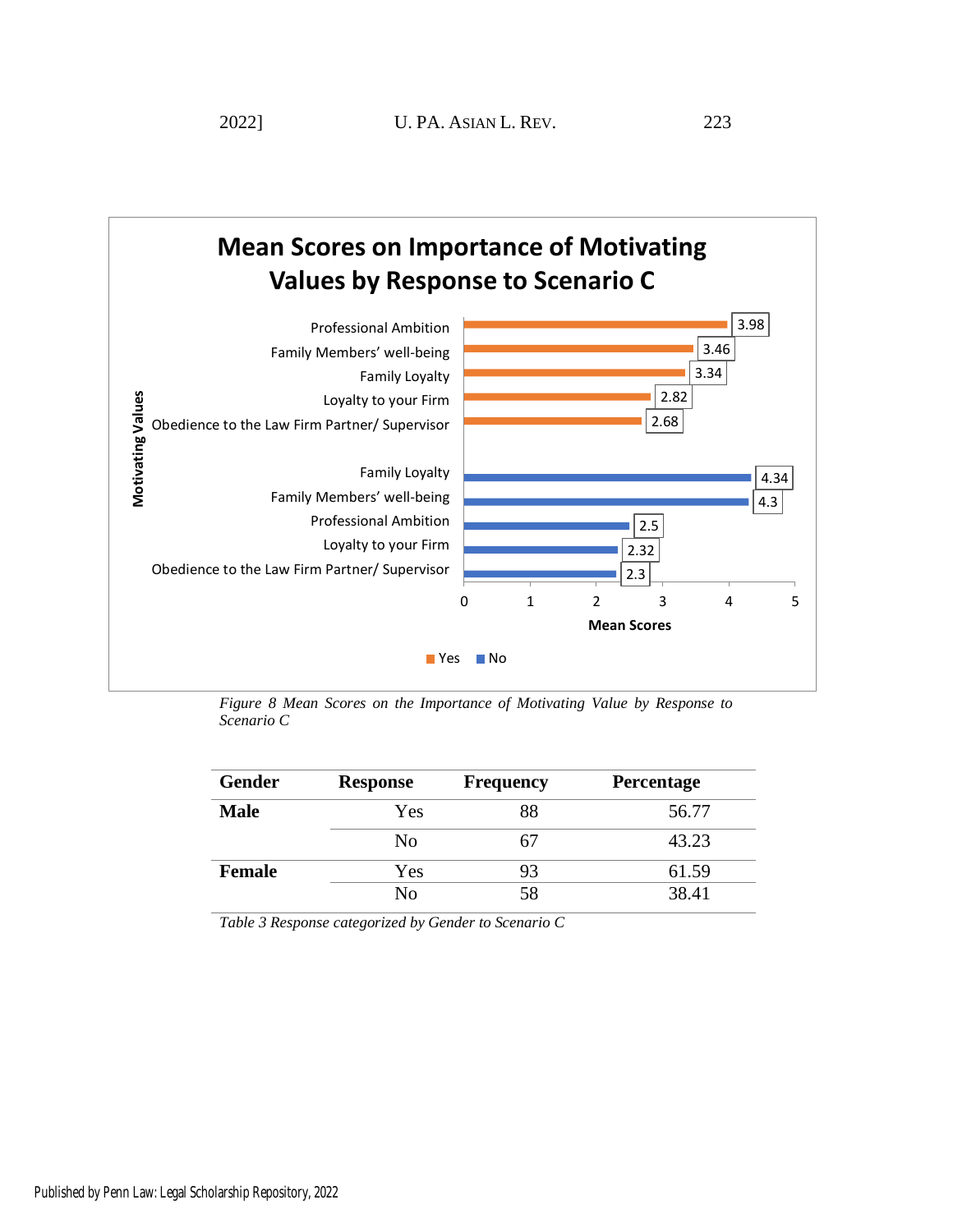

*Figure 9 Mean Score on the Importance of Motivating Value by Gender to Scenario*

#### *Scenario D*

"As a young lawyer aged 30, you and your partner are eager to purchase an apartment of your own so that you can get married. Despite long hours and a great deal of work, you still lack enough money for a down payment. A construction company which is a listed company and a long-term client of your firm, for whom you have done some legal work, is grateful and wants to recognize your contributions. At a private dinner with the client CEO, the former hints about more legal work and speculates offhandedly that the price of the company's shares is likely to rise as the company has just succeeded in bidding for a major public housing project from the government. You realize that the share price should reflect the win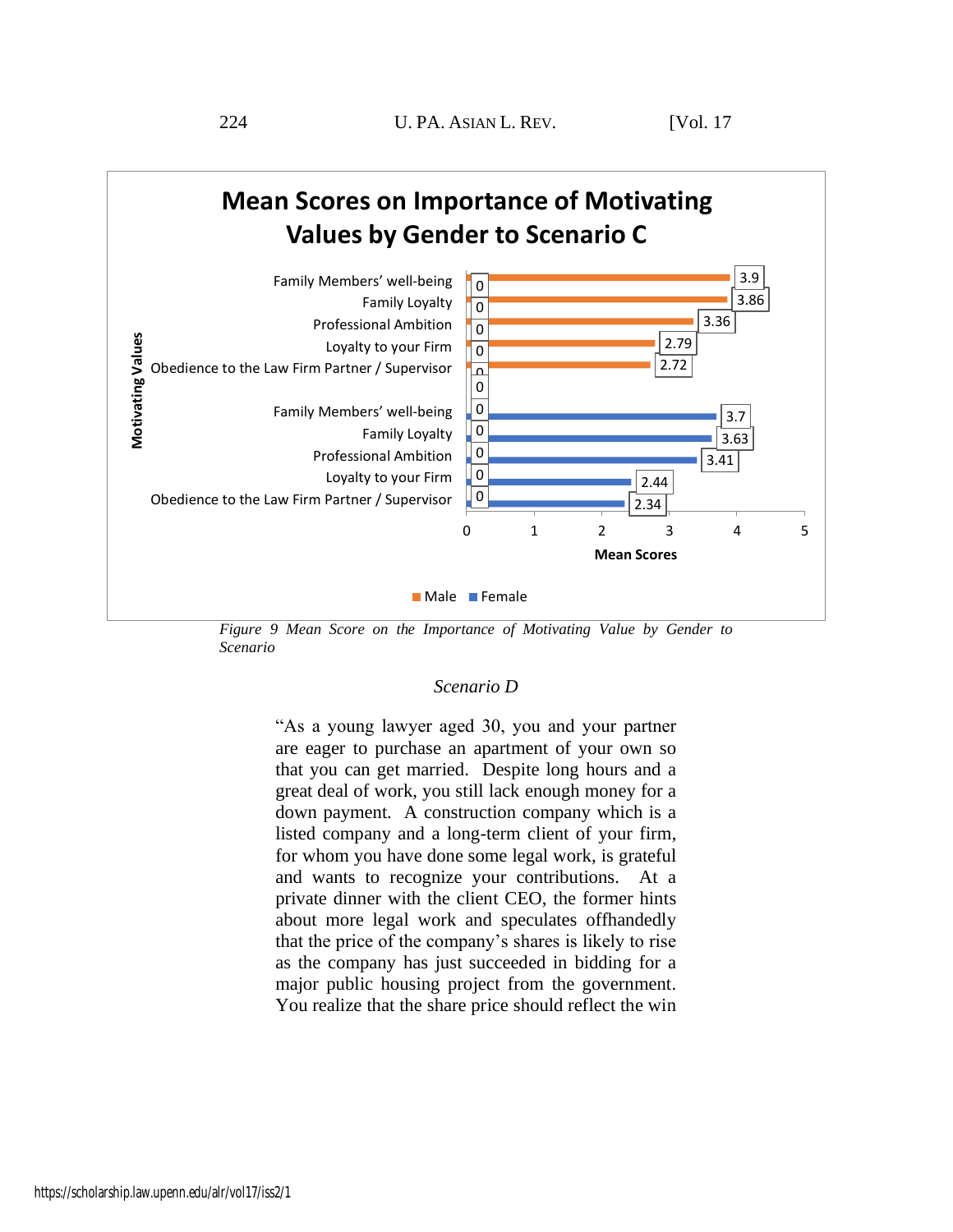once the bidding news is announced. However, you are aware that this may constitute insider trading and contravene the law. Would you purchase shares in the company before the public announcement of the successful bid?"

Scenario D investigated the law students' responses to conflicts between an obligation to avoid insider trading and interest to advance family well-being. It represented a confrontation between professional values of "obedience to the law" and "loyalty to the firm" and personal values like "commercial advantage" and "comfortable life."

For Scenario D, 90% indicated that they would not purchase shares (Figure 11). Those who declined to purchase shares rate "obedience to the law" and "professional integrity" higher than "commercial advantage" and "comfortable life" (Figure 12). In addition, 90.26 % of male law students and 88.74% of the female law students stated that they would not purchase the shares (Table 4). The findings suggest there is no significant gender difference between male and female law students in their refusal to purchase shares before the public announcement of the successful bid. This may be explained by the similar rating of male and female law students to the value of 'obedience to the law' (Figure 13).



*Figure 10 General response to Scenario D*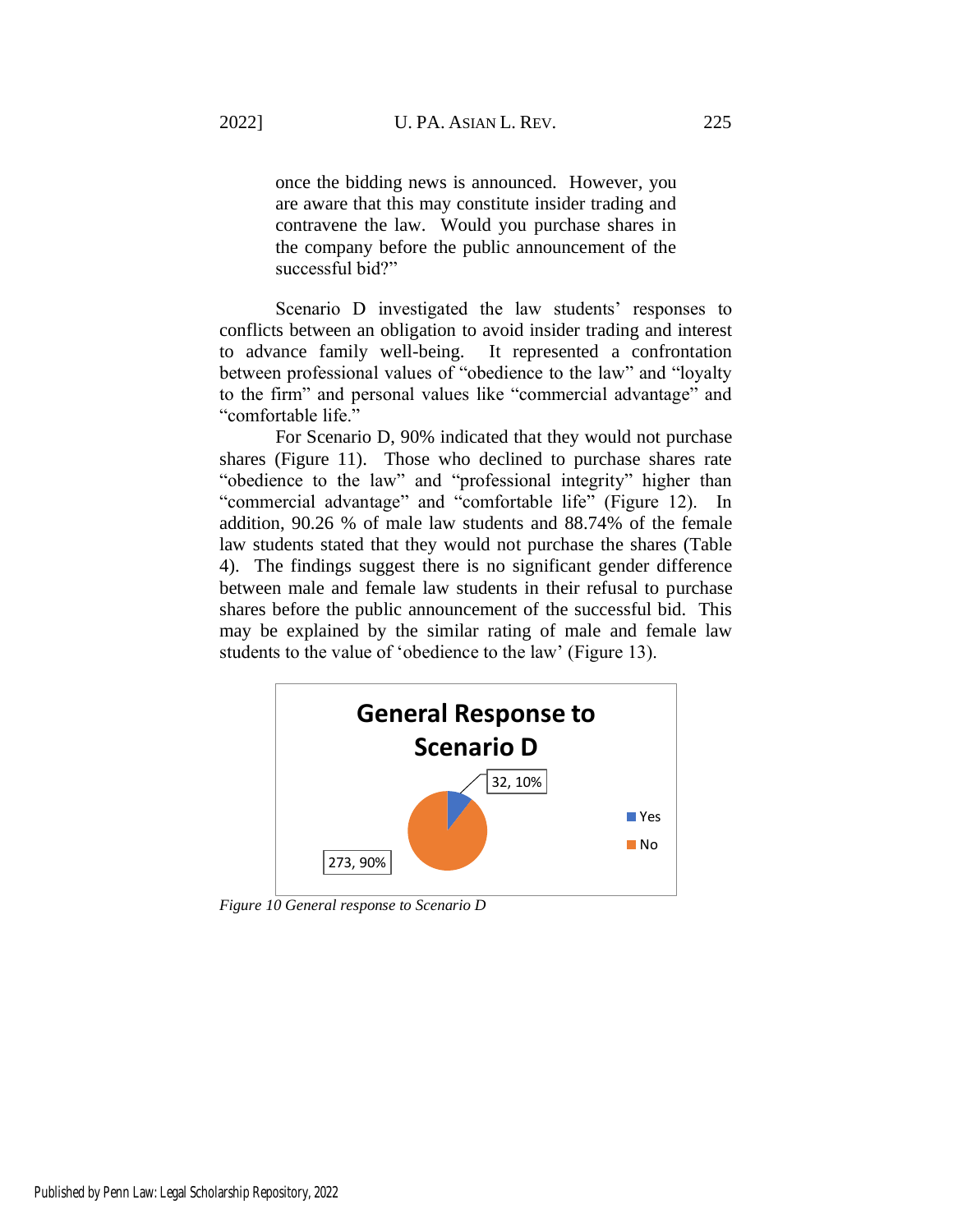

*Figure 11 Mean Score on the Importance of Motivating Value by Response for Scenario D*

| <b>Gender</b> | <b>Response</b> | <b>Frequency</b> | Percentage |
|---------------|-----------------|------------------|------------|
| <b>Male</b>   | Yes             | 15               | 9.74       |
|               | No              | 139              | 90.26      |
| <b>Female</b> | Yes             |                  | 11.26      |
|               | No              | 134              | 88.74      |

*Table 4 Response categorized by Gender to Scenario D*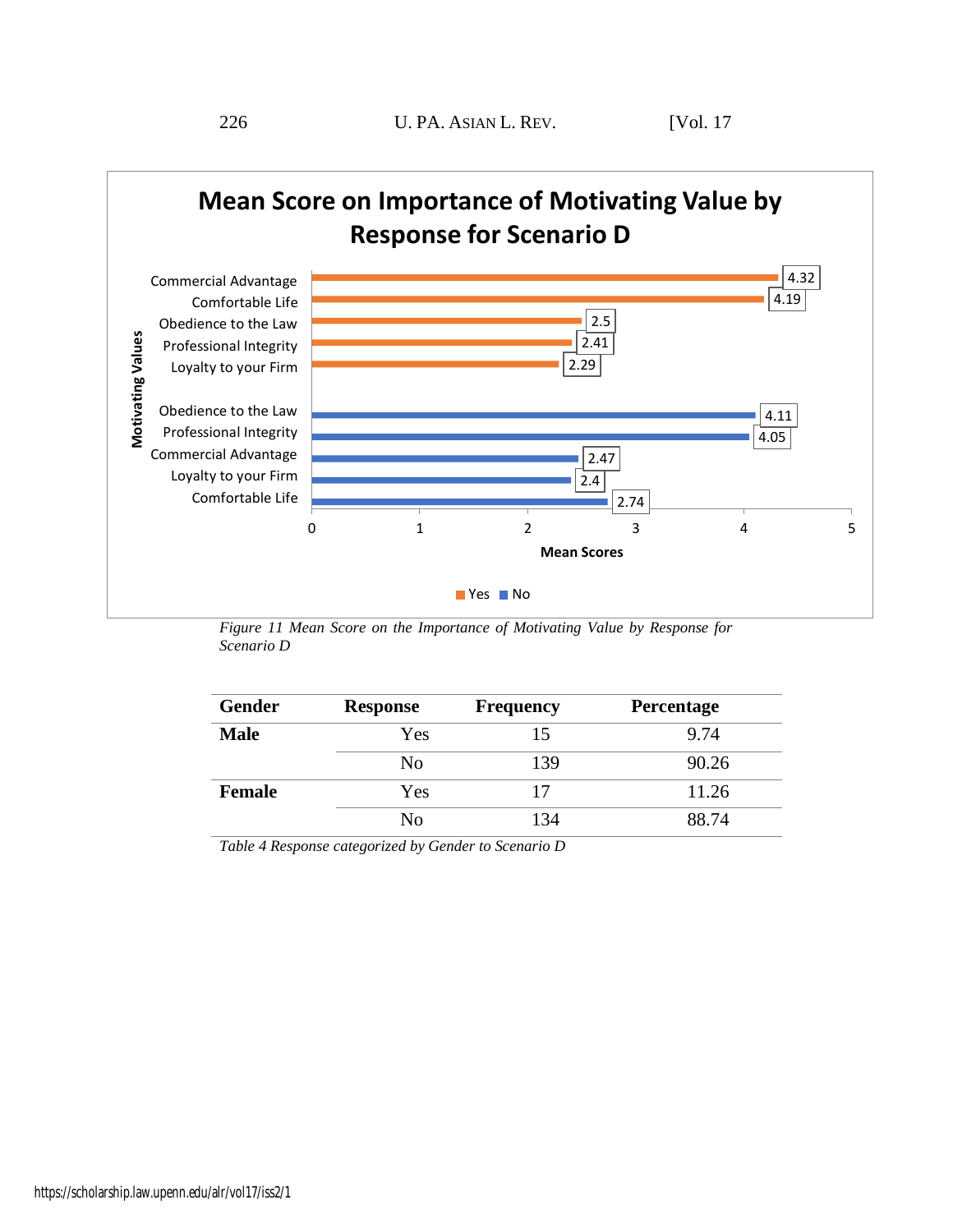

*Figure 12 Mean Score on the Importance of Motivating Value by Gender for Scenario D*

# *Scenario E*

"While on a summer clerkship with a large and wellrespected commercial firm, you are concerned to make a good impression as it would be your last year of law school and you are desperate for this job. The partner supervising you decides to give you some of her files to get ready for billing. She asks you to determine the amount of legal fee chargeable for each file and, from her expression, it is pretty clear that she wishes more legal fees. She asks you to double the legal fee that is justified for the files, saying that clients are willing to pay because their primary concern is quality work. You know that these clients are entirely satisfied with the firm service. Would you double the legal fees for the files?"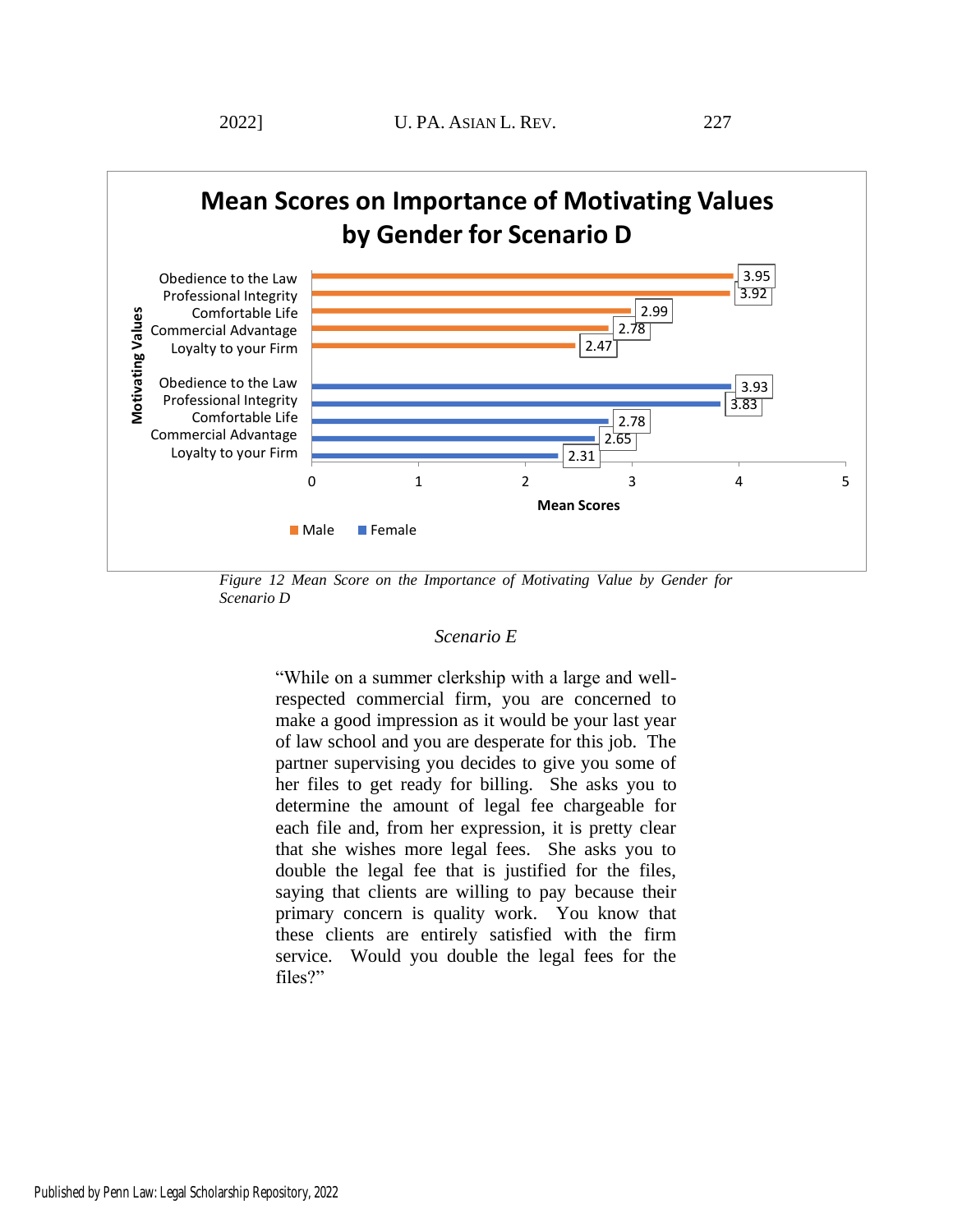Scenario E investigated the law students' responses to a conflict between a duty to avoid overcharging clients and an interest to advance a professional career. It created a value conflict between "professional integrity" and "employment prospects."

For scenario E, 63% indicated that they would double the legal fees (Figure 14). Those who chose to double the legal fees rated the values of "employment prospects" and "obedience to law firm partner/supervisor" higher than "professional integrity" (Figure 15).

In addition, 66.8% of the male law students and 58.94% of the female law students agreed to double the legal fees (Table 5). The findings suggest a higher percentage of male law students are more inclined to double the legal fees. Such findings are consistent with the higher rating of the value of "obedience to the law firm partner" by male law students than their female counterparts. (Figure 16)



*Figure 13 General response to Scenario E*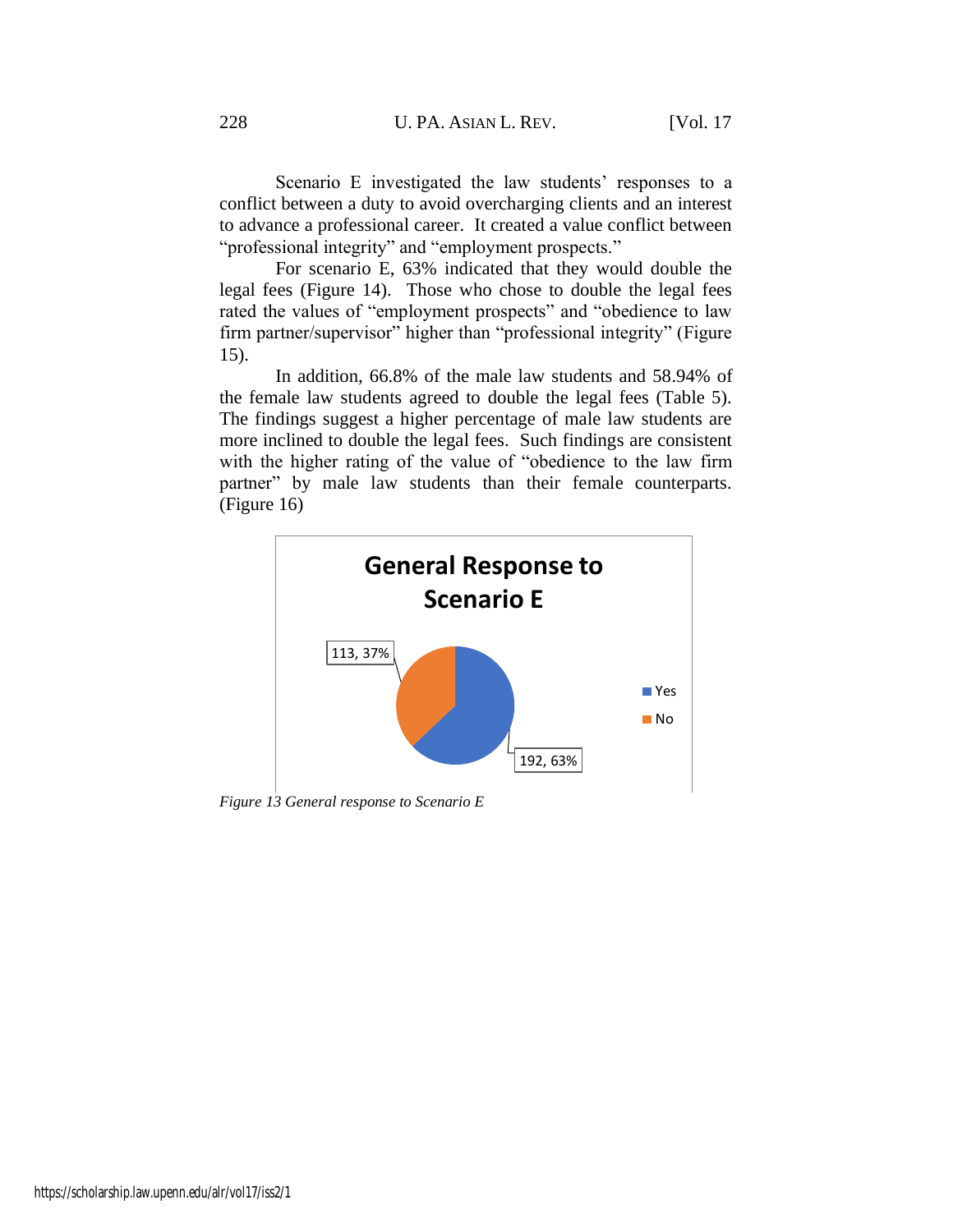



*Figure 14 Mean Score on the Importance of Motivating Value by Response to Scenario E*

| Gender        | <b>Response</b> | <b>Frequency</b> | Percentage |
|---------------|-----------------|------------------|------------|
| <b>Male</b>   | Yes             | 103              | 66.88      |
|               | No              | 51               | 33.12      |
| <b>Female</b> | Yes             | 89               | 58.94      |
|               | No              | 62               | 41.06      |

*Table 5 Response categorized by Gender to Scenario E*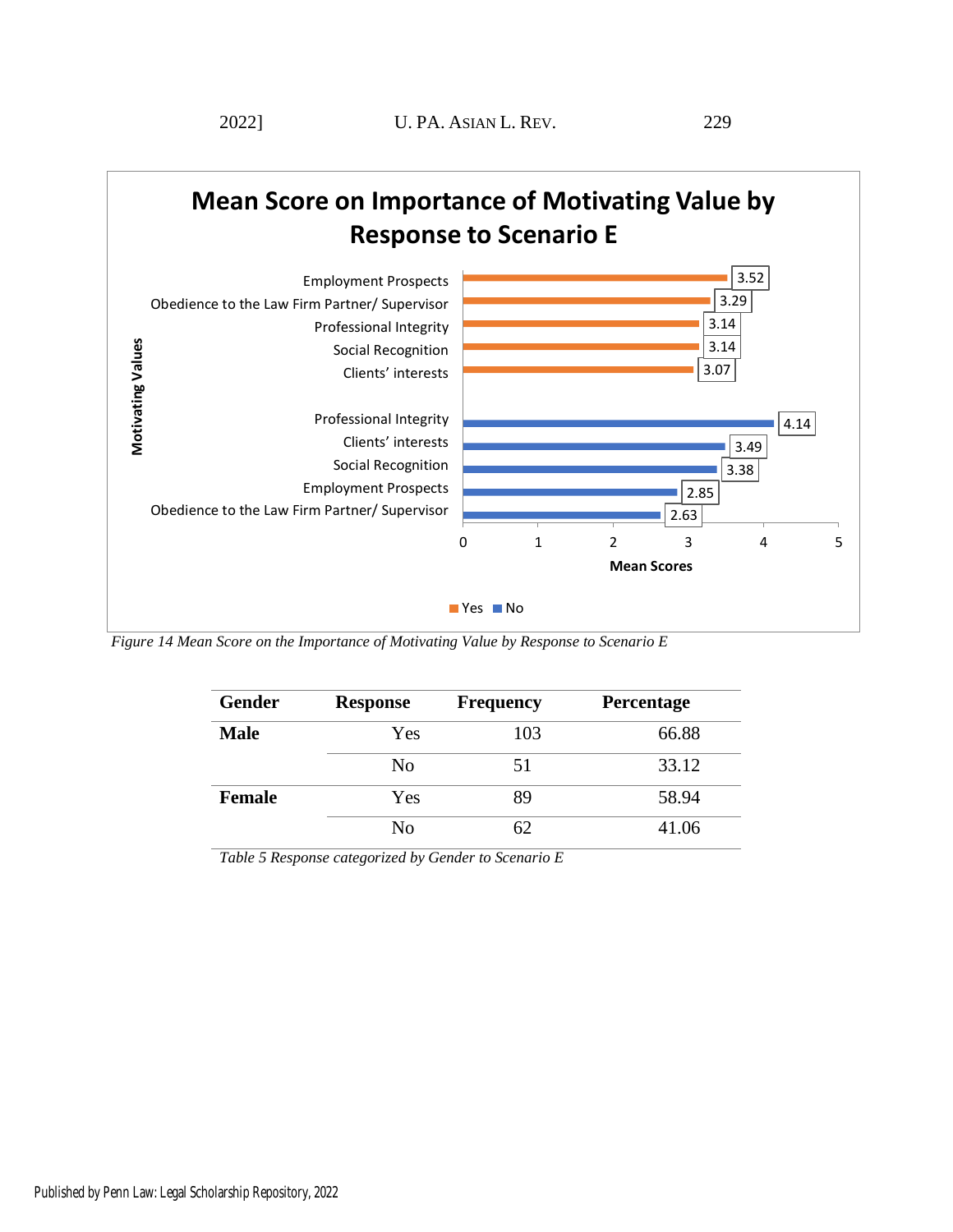

*Figure 15 Mean Scores on the Importance of Motivating Value by Gender to Scenario E*

# *Scenario F*

"You are acting for a client who is the mother of three small children in a divorce and non-molestation order proceedings. Your client has previously shown you some old photographs of bruises and marks on the children, which she claims were inflicted by their father. One of the children now has blurred vision. Your client now instructs you to stop all legal proceedings as she intends to return to the children's father with her children. You believe the children will be at risk, but you are also aware of lawyers' duty of confidentiality to their clients. Would you inform the relevant government welfare authorities of your fears?"

Scenario F tested the law students' responses to a conflict between an obligation to observe the duty of confidentiality and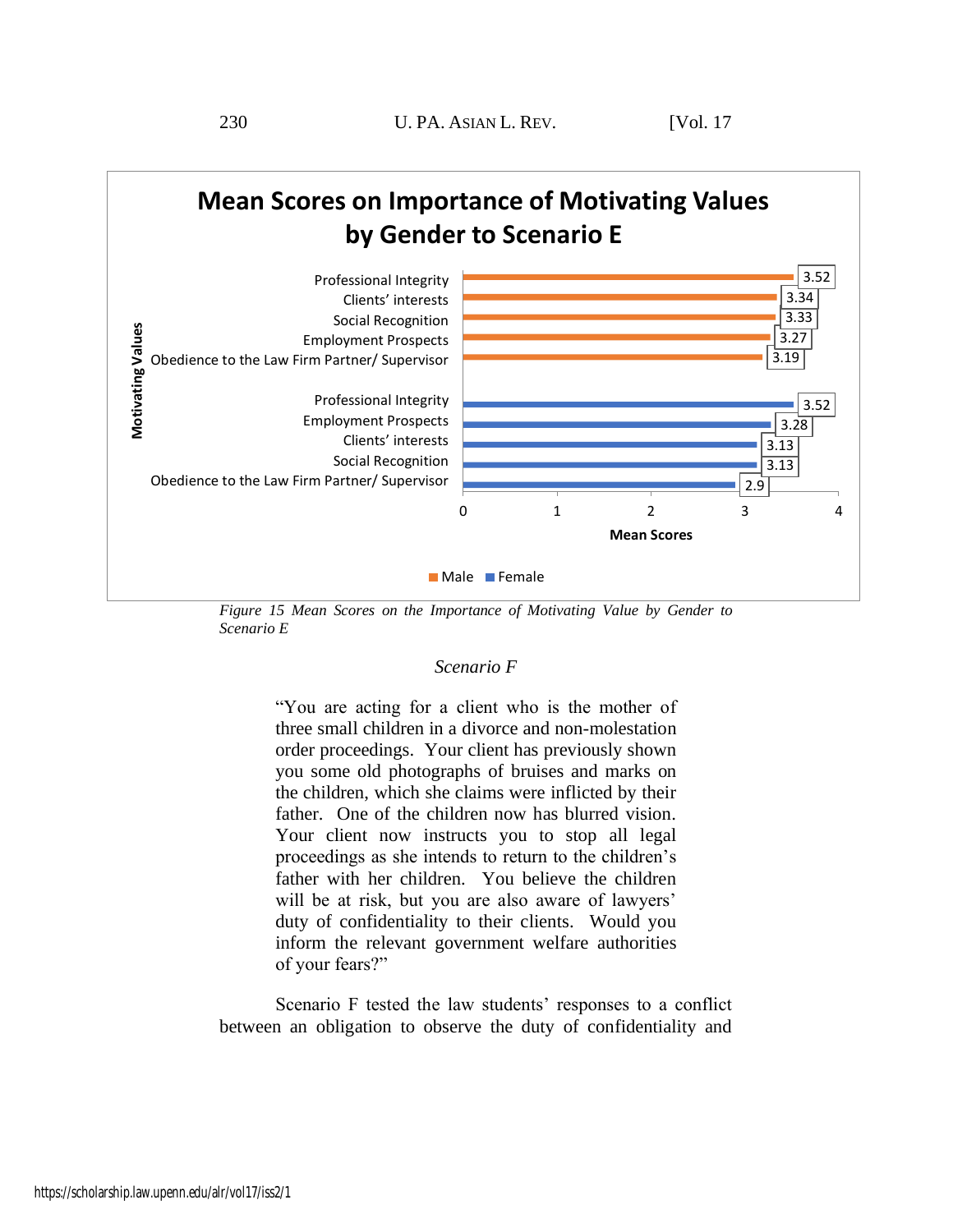interest to protect a client's well-being. It led to a clash between such professional values like "client confidentiality" and "professional integrity" and professional values like "civic duty" and "personal integrity."

For scenario F, 76% indicated that they would inform the relevant government welfare departments of their fears (Figure 17). Those who chose to inform rated "civic duty" and "personal integrity" higher than "professional integrity" and "client confidentiality" (Figure 18). In addition, 83.33% of the female law students chose to inform the relevant government welfare departments while only 69.74% of the male law students chose to do so (Table 6). The findings suggest a higher percentage of female law students was inclined to inform the relevant welfare departments of their fears than their male counterparts. Such findings are consistent with the higher rating of the value of "civic duty" by female law students than their male counterparts. (Figure 19).



*Figure 16 General response to Scenario F*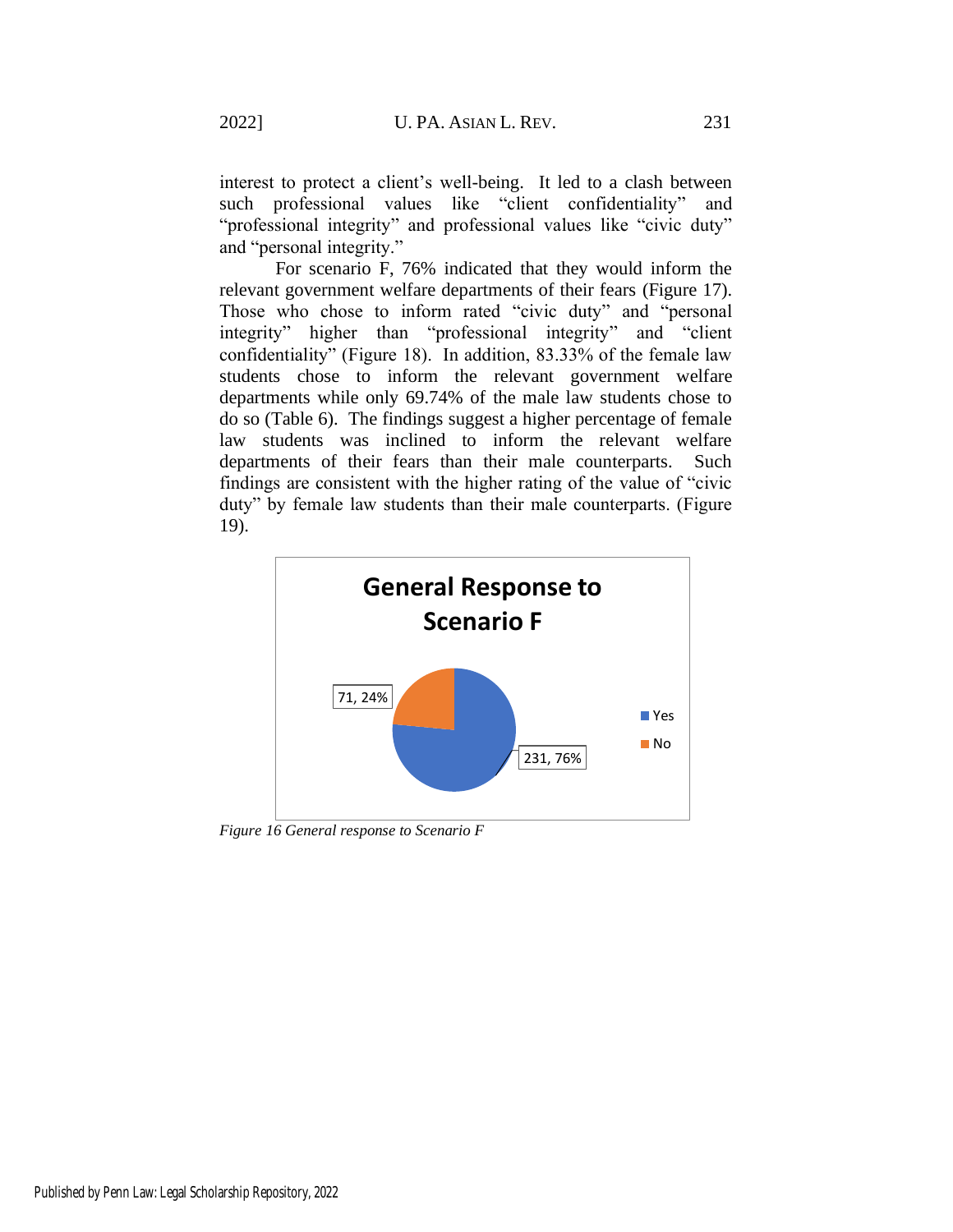

*Figure 17 Mean Score on the Importance of Motivating Value by Response to Scenario F*

| <b>Gender</b> | <b>Response</b> | <b>Frequency</b> | Percentage |
|---------------|-----------------|------------------|------------|
| <b>Male</b>   | Yes             | 106              | 69.74      |
|               | No              | 46               | 30.26      |
| <b>Female</b> | Yes             | 125              | 83.33      |
|               | No              | 25               | 16.67      |

*Table 6 Response categorized by Gender to Scenario F*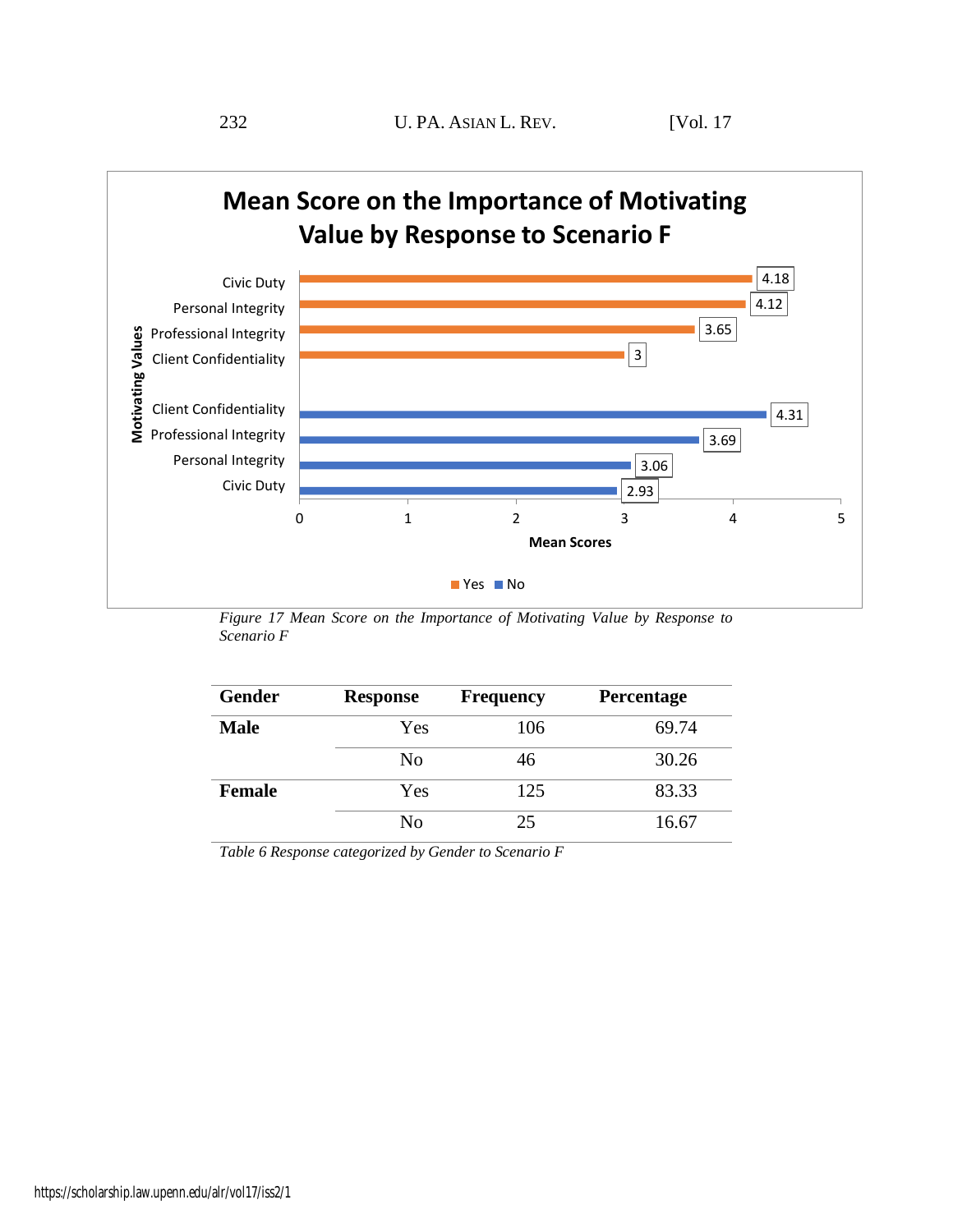

*Figure 18 Mean Scores on the Importance of Motivating Value by Gender to Scenario F*

# *Scenario G*

"You are a new lawyer working in a large commercial law firm. A voluntary public-interest organization approaches you to work on a prominent test case about women who kill in self-defense. The work would be pro bono and very high profile for you personally, but of little interest to your firm. Although there is no actual policy against it, your firm does not usually do any pro bono work. At the same time, your senior partner wants you to work on another profitable case for the firm. The pro bono work requires a lot of time and work, but your time is currently so limited you could only realistically do one or the other. Would you agree to work on the public interest case?"

For Scenario G, 61% would agree to work on the public interest case (Figure 20). Those who chose to work for the public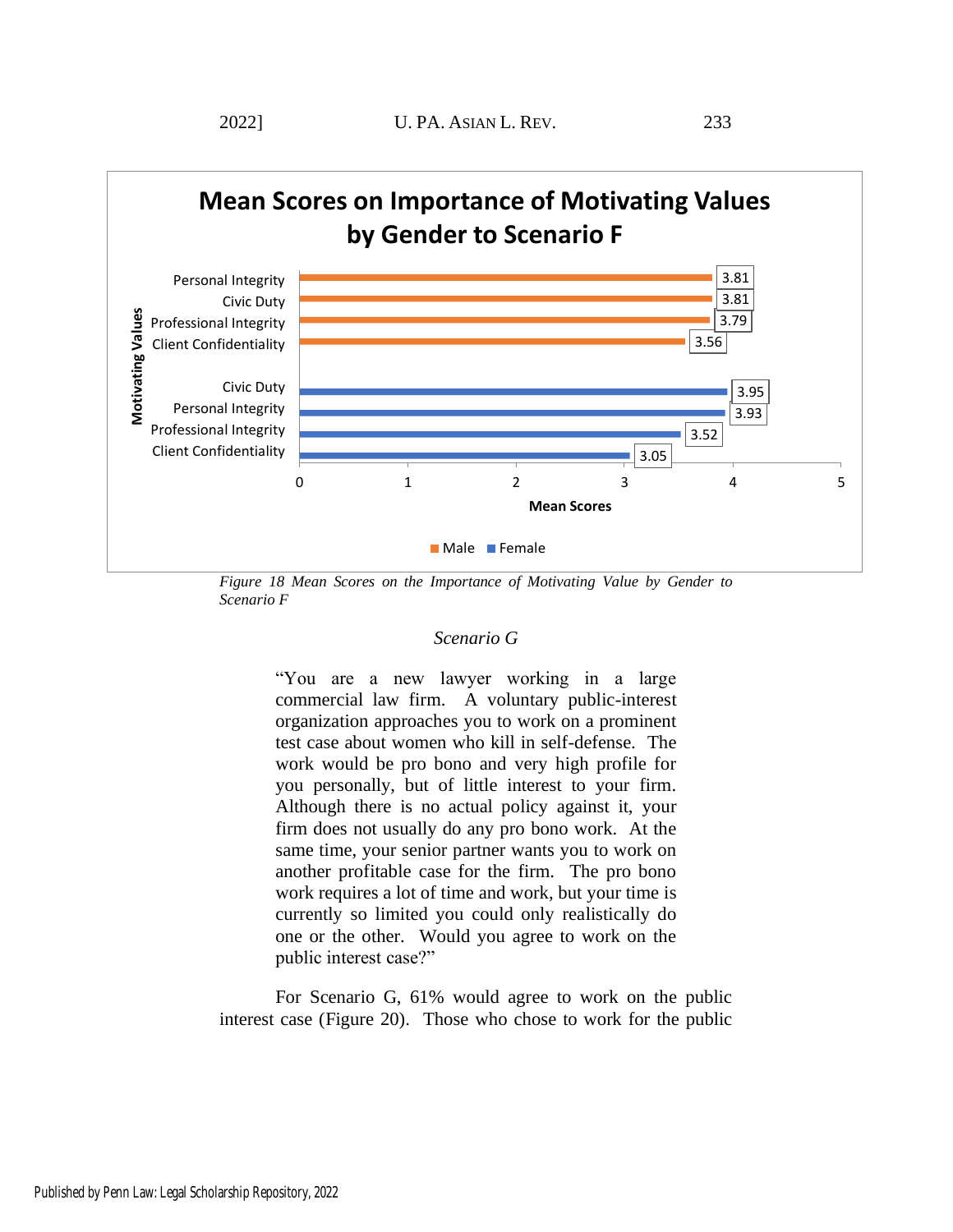interest case rated the value of 'access to legal justice' higher than the value of "employment prospects" (Figure 21). In addition, 67.5% of the female law students chose to work for the public interest case while only 55.19% of the male law students chose to do so (Table 7). The findings suggest a higher percentage of female law students was inclined to work on the public interest case than their male counterparts. Such findings are consistent with a marginally higher rating of the value of "access to legal justice" by female law students than their male counterparts (Figure 22).



*Figure 19 General response to Scenario G*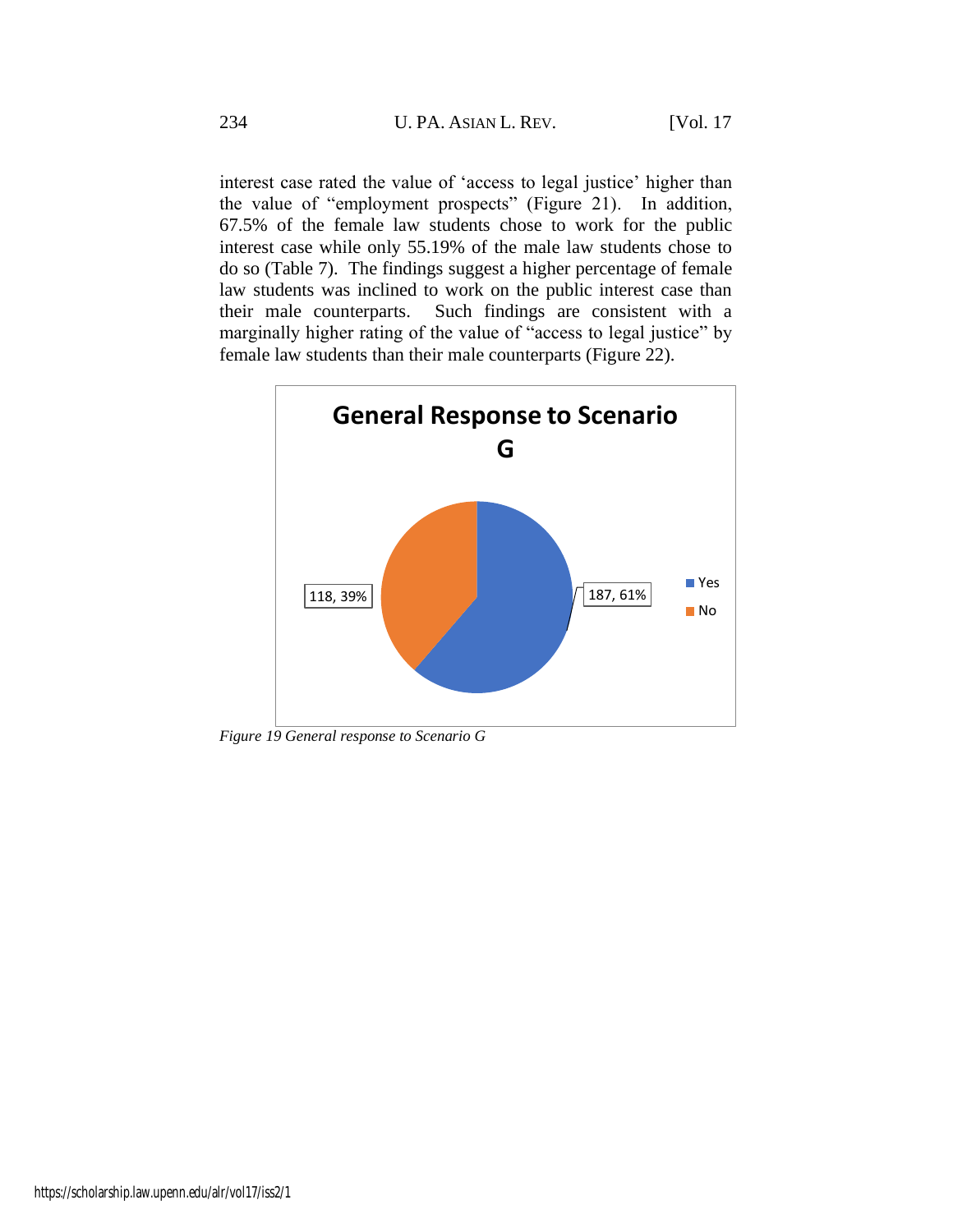

*Figure 20 Mean Score on the Importance of Motivating Value by Response to Scenario G*

| Gender        | <b>Response</b> | <b>Frequency</b> | Percentage |
|---------------|-----------------|------------------|------------|
| <b>Male</b>   | Yes             | 85               | 55.<br>19  |
|               | N <sub>o</sub>  | 69               | 44<br>81   |
| <b>Female</b> | Yes             | 102              | 67.<br>55  |
|               | N <sub>o</sub>  | 49               | 32.<br>45  |

*Table 7 Response categorized by Gender to Scenario G*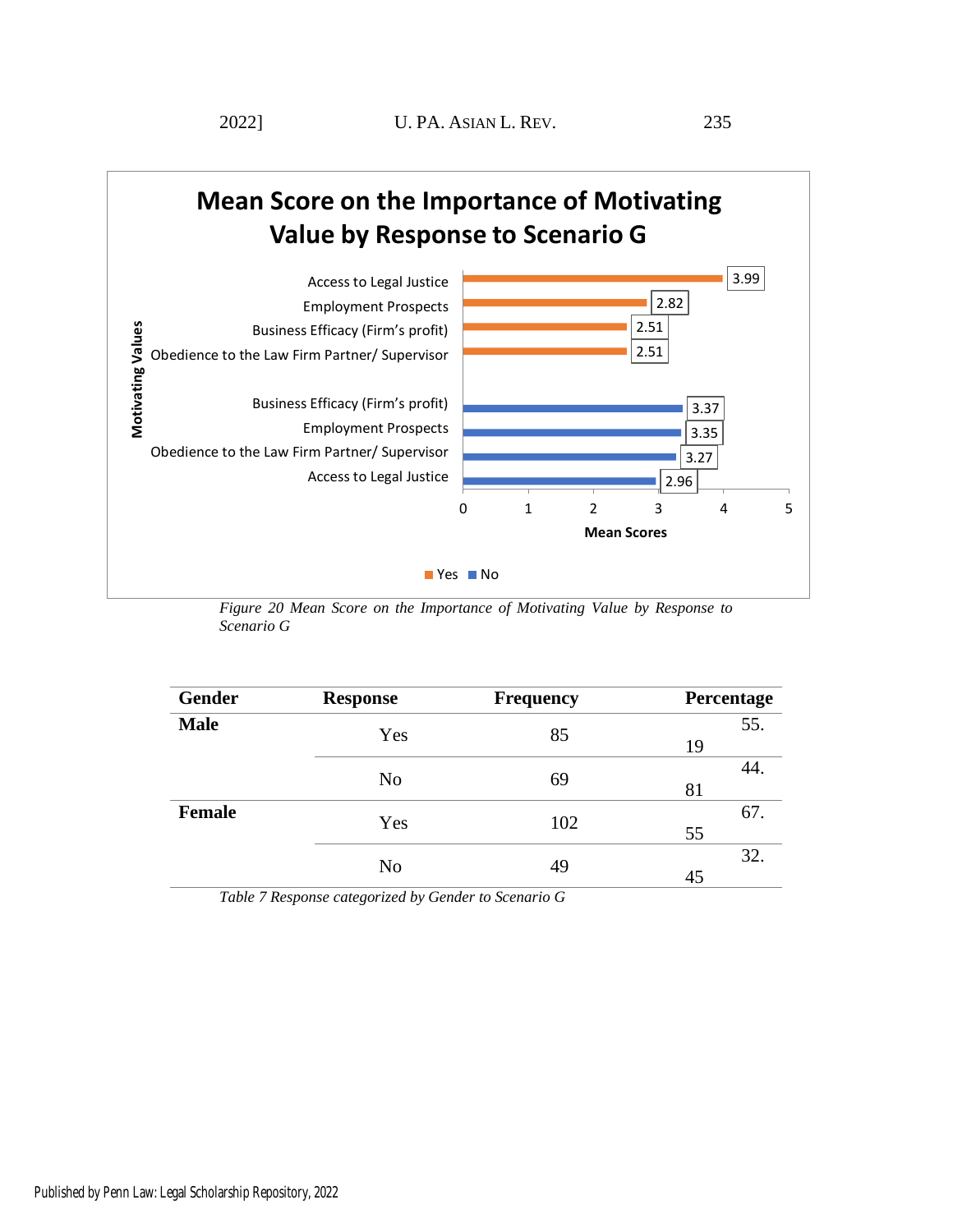

*Figure 21 Mean Score on the Importance of Motivating Value by Gender to Scenario G*

# *V. Discussion*

This study contributes to the scholarship on legal education by presenting original evidence that demonstrates the empirical relationship between the values of Korean law students and their ethical decision making as well as their gender differences. The results reveal the impact of American style legal education on the value development of these future Korean lawyers brought up in the Confucian tradition.

On professional value development of Korean law students, our findings reflect that the latter were motivated by professional values in three scenarios (C, D and G). The results suggest that USstyle legal education has succeeded in inculcating upon Korean law students such professional values as "obedience to the law," "professional integrity" and "access to legal justice." To a certain extent, such findings reflect the effective implementation of the Law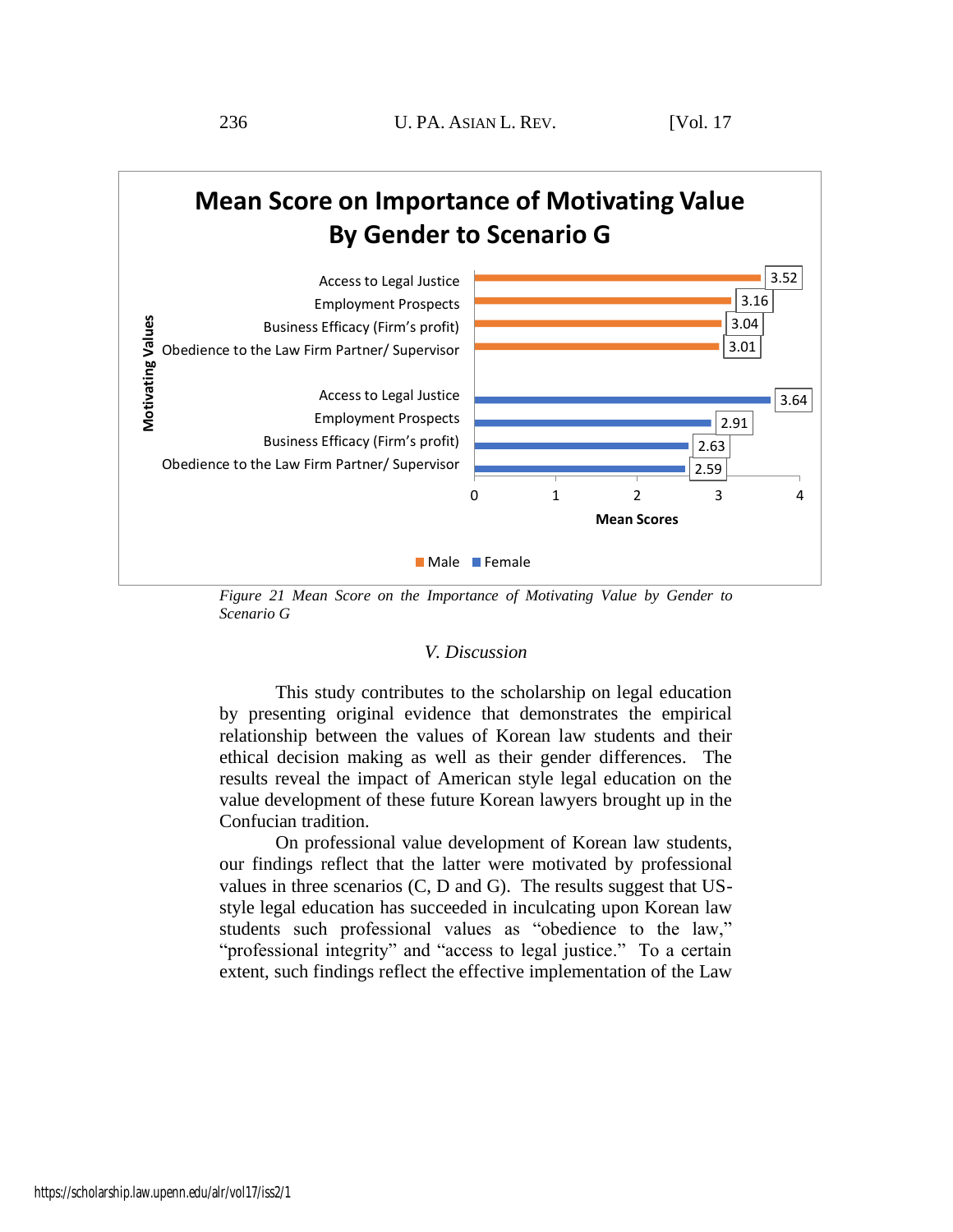School Act, $24$  as well as successful adoption of US-style legal education.<sup>25</sup>

In addition, the findings suggest that these Korean law students were more motivated by personal values in four scenarios (A, B, E and F). The results revealed these Korean law students were motivated by such personal values like "family loyalty" and "family members' well-being." For example, more than one-half (57% in Scenario A and 71% in Scenario B) of the respondents rated such personal values like "family loyalty" and "family members' well-being" higher than such professional values as "professional integrity" and "obedience to the law." Such results suggest that American style legal education has not undermined the personal values of Korean law students like their counterparts in the United States.<sup>26</sup> This may be explained by the Korean educational system which is deeply embedded in the Confucian tradition. As a result, it places a lot of emphasis on such values as filial piety and family loyalty.<sup>27</sup> The system has succeeded in instilling strong Confucian ethics into Korean law student before they embark on JD studies. It probably explains why US-style legal education has not diminished personal values of Korean law students in the same way as it does to their American counterparts.<sup>28</sup>

Moreover, the findings suggest a higher percentage of respondents declining to report the wrongdoing of their relative (71% in Scenario B and 57% in Scenario A). As Scenario B involved the daughter, while Scenario A was concerned with the nephew, the findings reflect the proximity of the blood relationship has an effect on the extent to which personal values prevail over

<sup>&</sup>lt;sup>24</sup> Under Art 2 of the Law School Act, the goal of the American style legal education was to produce lawyers with professional ethics that take into account the Korean culture, a thorough understanding of humanity and such values as freedom, liberty and justice. *See* Young Cheol Jeong, *Korean Legal Education for the Age of Professionalism: Suggestions for More Concentrated Curricula*, 5 EAST ASIA L. REV. 174, 174–75 (2010).

<sup>25</sup> On the implementation of US style legal education in South Korea, see Kim, *supra* note [12.](#page-4-0)

<sup>&</sup>lt;sup>26</sup> For a study of the negative effects of American style legal education on the personal values of law students in the United States, see Kennon M. Sheldon & Lawrence S. Krieger, *Does Legal Education have Undermining Effects on Law Students? Evaluating Changes in Motivation, Values, and Well-Being*, 22 BEHAV. SCI. & L. 261, 261–86 (2004).

 $27$  For a discussion of "filial piety" in the Korean Confucian culture, see Sirin Sung, *Women Reconciling Paid and Unpaid Work in a Confucian Welfare State: The Case of South Korea*, 37 SOC. POL'Y ADM' 346, 346–47 (2003).

<sup>&</sup>lt;sup>28</sup> On a similar explanation for little negative effect of higher education on traditional values of Koreans, see Kyoung, *supra* not[e 10,](#page-3-0) at 223.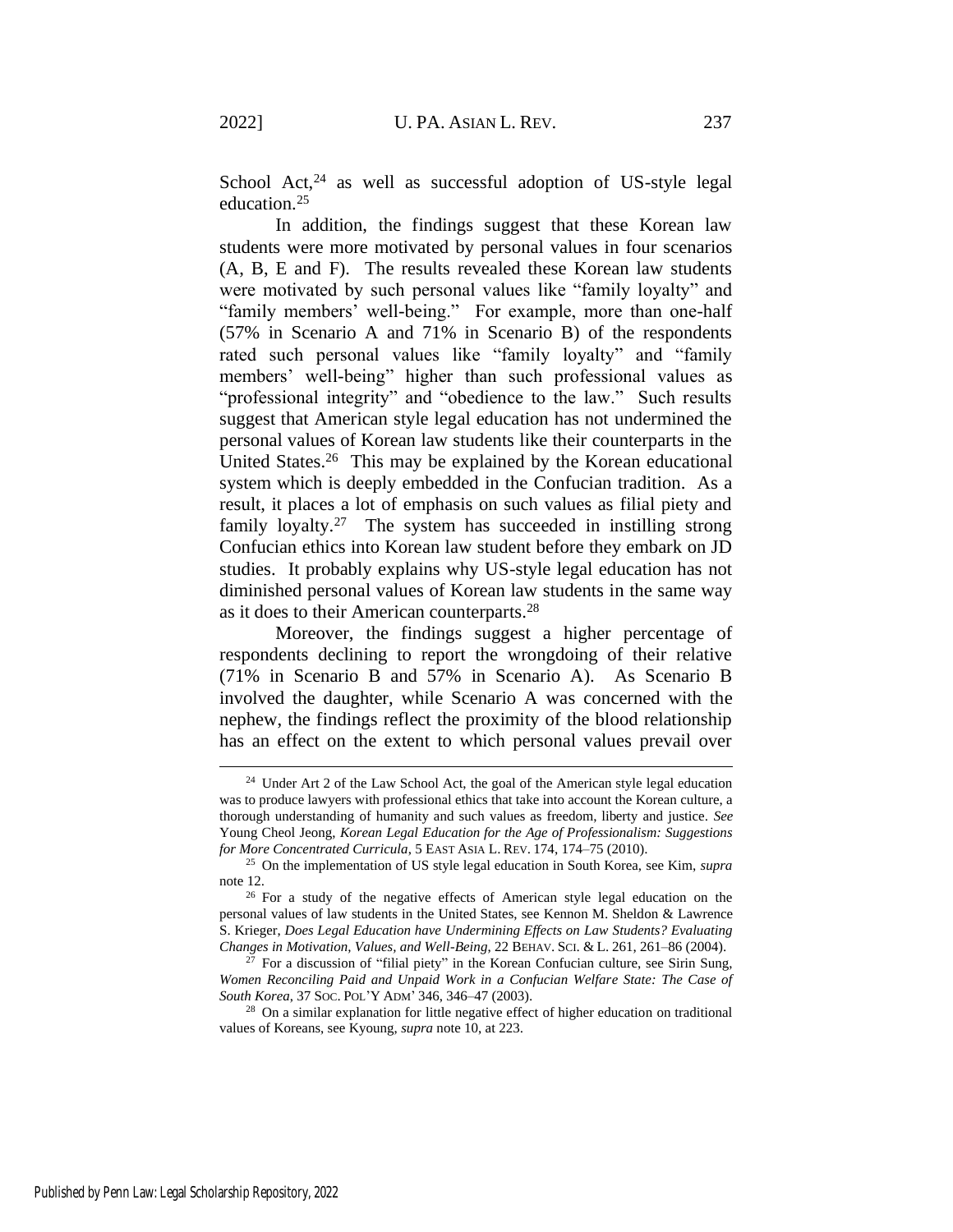professional values in the event of value conflict. This may be explained by the Confucian ethic of face-saving.<sup>29</sup> Reporting the wrongdoing of a daughter to the police would be more difficult, as two "faces" were involved, namely moral face and social face.<sup>30</sup> The respondents might feel they lost "moral face" as their own daughter committed a drug-related crime about which they felt morally indignant in the past. At the same time, they might feel a loss of "social face," as their status as government prosecutor was jeopardized by their daughter committing a drug-related crime liable to prosecution. In contrast, the respondents might only feel a little loss of "social face" in Scenario A, namely, having a nephew engaging in minor professional misconduct. They did not, however, feel any loss of "moral face" as their own moral or integrity was not questioned. Consequently, the respondents might be more reluctant to report their daughter than their nephew.

The results also show more than one-half (59%) of the Korean law students indicate their willingness to take on extra hours to work on the project and seek promotion as a partner (Scenario C). This finding can be explained by the Confucian ethic of "diligence and hard work," as work is invariably given priority over family and personal life in South Korea.<sup>31</sup> In fact, such work ethic of Koreans has contributed to the rapid industrialization of their country in the past few decades. 32

One significant finding of this study is the high proportion of Korean law students (63%) indicating their willingness to double the legal fees upon request by their law firm partners (Scenario E). At first sight, this finding is counter-intuitive as one would have expected these Korean law students to act ethically by declining to overcharge their clients. However, such finding is again explicable

<sup>29</sup> *See* Monkhouse et al., *supra* not[e 8,](#page-3-1) at 322–24.

<sup>&</sup>lt;sup>30</sup> "Moral face" is attained by securing a positive peer evaluation of one's moral values or integrity, while "social face" is gained through acquiring one's status in society or through the status ascribed by one's family members, particularly one's children. *See* Kwang-Kuo Hwang, *Moral Face and Social Face: Contingent Self‐Esteem in Confucian Society*, 41 INT'L.J. PSYCH. 276, 277 (2006).

<sup>&</sup>lt;sup>31</sup> For a discussion of diligence and hard work as a Confucian ethic in Korean workplace, see Hak Chong Lee, *Transformation of Employment Practices in Korean Businesses*, 28 INT'L. STUD. MGMT. & ORG. 26, 28 (1999).

<sup>32</sup> *See* Andrew Eungi Kim & Gil-sung Park, *Nationalism, Confucianism, Work Ethic and Industrialization in South Korea*, 33 J. CONTEMP. ASIA 37, 37–49 (2003) (presenting a study on the relationship between work ethic, Confucianism and industrialization in South Korea).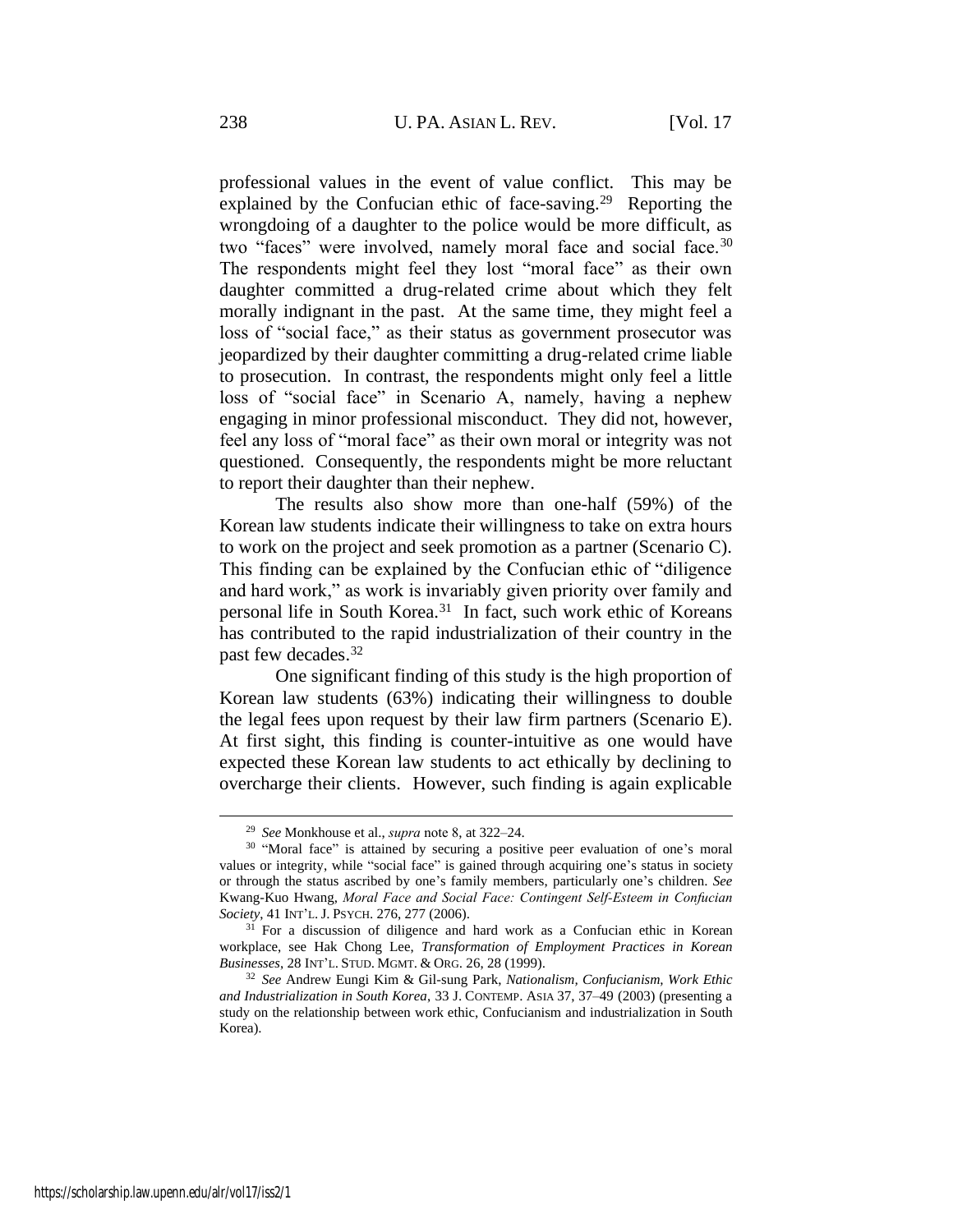by Confucian ethics in the workplace, which involve subordinates displaying obedience to seniors. As a result, employees exhibit submissive behavior in Korean firms that usually operate on principles of "centralized authority" and "vertical hierarchical order."<sup>33</sup> Thus, Confucian ethics provide a plausible cultural understanding of such unethical decisions by these future Korean lawyers.<sup>34</sup>

In addition, the results reveal the willingness of Korean law students to act for public interest (Scenarios F and G). A high proportion of them (76%) indicated their willingness to break their professional duty of client confidentiality and inform the relevant authorities of a child abuse case (Scenario F). What is more, more than half of them (61%) agreed to take up a public interest case in the event of a conflict arising between the public interest case and taking up a profitable case as demanded by senior partners (Scenario G). Such findings can again be explained by their Confucian ethics, which include a commitment to public interest and the common good, $35$  as well as the virtues of compassion and self-sacrifice.<sup>36</sup> Thus, most of these Korean students decided to report the child abuse in Scenario F as they had developed compassion for the abused children and put less emphasis on their professional duty of client confidentiality. Likewise, a majority of them were willing to sacrifice a more profitable case and take up the public interest case in Scenario G.

Finally, results from our study indicate that gender differences exist in the ethical decision making of the Korean law students. For example, a higher proportion of the female law students in Scenario A declined to report the matter to the local law society than their male counterparts. Such findings may be explained by the gender difference in orientations towards personal morality. Generally speaking, male lawyers that are more driven by a "morality of right" focus more on the resolution of conflicts based on laws, while female lawyers that are motivated by a "morality of

<sup>33</sup> Lee, *supra* note 22, at 26–39.

<sup>34</sup> *See* Craig P. Ehrlich & Dae Seob Kang, *Independence and Corruption in Korea*, 16 COLUM. J. ASIAN L. 1, 21 (2002) (noting that some scholars actually argued that Confucian ethics like "friendship and loyalty" gave rise to other unethical behavior like corruption in South Korea).

<sup>35</sup> Betty Yung, *In what way is Confucianism linked to Public Service Motivation, Philosophical and Classical Insights*, 37 INT.J. PUBL. ADMIN. 281, 284 (2014).

<sup>36</sup> *Id*. at 285.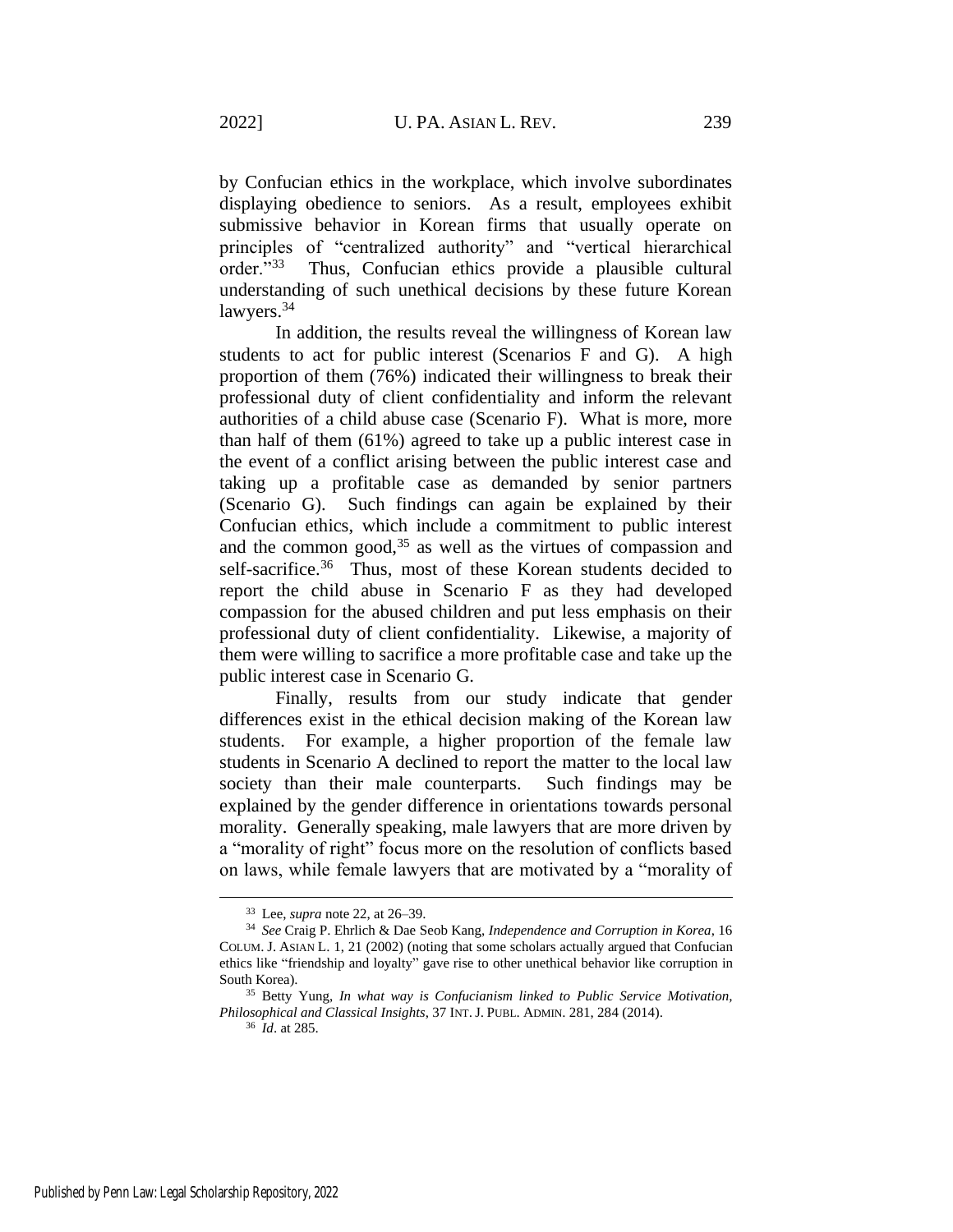care" concentrate on the outcome of their decisions based on the harm caused to the parties concerned and the impact on the relationships involved.<sup>37</sup> This explains why the female law students who were more motivated by "morality of care" declined to report the wrongdoing of their nephews to the law society.

However, the findings also show a slightly higher percentage of male law students declining to report the misconduct of their daughter to the police than their female counterparts (Scenario B). This finding is again counter-intuitive as male law students should be more motivated by the "morality of right" and not the "morality of care". Such findings may, however, be explained by the Confucian ethics that put a strong emphasis on family harmony in Korean society.<sup>38</sup> As a result, the concerns for maintaining the integrity of family bondage and relationship with their daughter may have caused these male law students in Korea to be more motivated by the "morality of right" in comparison with their American counterparts.

The results also show that a slightly higher percentage of female law students was more willing to work extra hours (Scenario C). This finding is revealing particularly as South Korea has the lowest employment rate of female colleague graduates among OCED countries with the widest gap between male and female college graduates in the employment rate.<sup>39</sup> As the education system and job market are not friendly to women, it is plausible that these female law students who have the opportunity to pursue the US-style legal education are more ambitious and more motivated to work long hours for career advancement than their male counterparts.<sup>40</sup>

Finally, the findings show that a lower percentage of female law students agreeing to double the legal fees (Scenario E). This result reflected the female law students having "an ethic of justice"

<sup>&</sup>lt;sup>37</sup> RAND JACK & DANA CROWLEY JACK, MORAL VISION AND DECISION MAKING: THE CHANGING VALUES OF WOMEN AND MEN LAWYERS 51–94 (Cambridge University Press 1989).

<sup>38</sup> *See* Kyu Taik Sung, *Comparison of Motivations for Parent Care Between Koreans and Americans: A Cross-Cultural Approach*, 25 KOREA J. POPUL. DEV. 83, 92–93 (1996).

<sup>39</sup> Hyounju Kang, *Creating Their Own Work-Life Balance: Experiences of Highly Educated and Married Female Employees in South Korea*, 34 ASIA WOMEN 1, 2 (2018).

<sup>40</sup> For a similar conclusion on the effect of education on achievement of working women in South Korea, see Moonju Seong, *Gender Comparison of the Effect of Education on Occupational Achievement in South Korea (1960s-1990s)*, 23 TAPER 105, 114 (2014).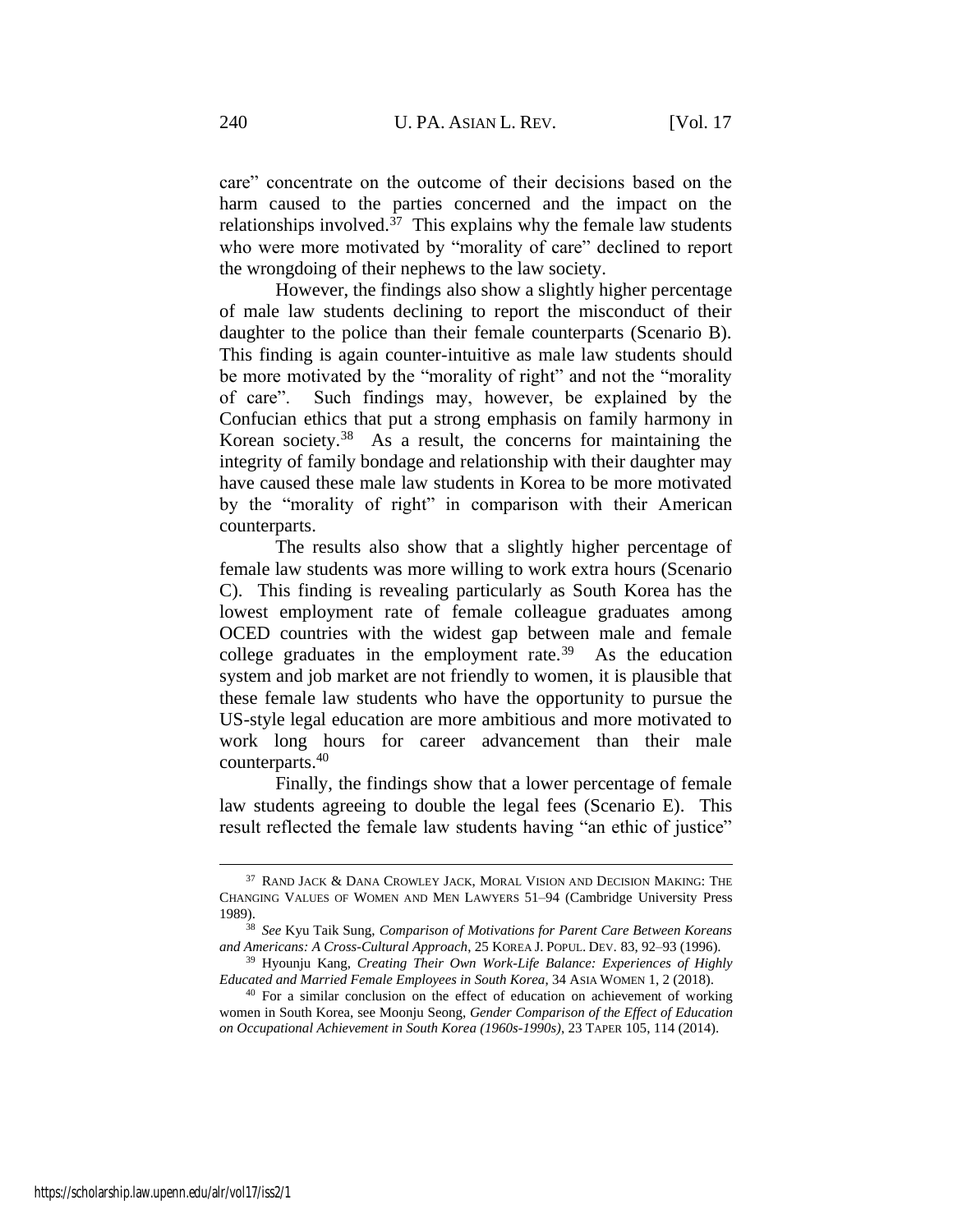as a justice perspective drives them to address a conflict scenario with the criteria of equality and seek a "just" solution.<sup>41</sup> At the same time, a higher percentage of these female law students was willing to report the child abuse case in breach of their professional duty of client confidentiality (Scenario F), and work on a public interest case (Scenario G). Such results demonstrated that the female law students displayed "an ethic of care" as a care perspective motivates these female law students to assume social responsibility to serve others in need, and protect them against physical and psychological harm.<sup>42</sup>

Moreover, the above results show that female law students in South Korea are driven by *both* the "ethic of justice" *and* "ethic of care". In contrast, their American counterparts were found to be motivated by the "ethic of care."<sup>43</sup> Such discrepancy in findings may be explained by the concept of "*Gong*" (public) existing in Confucian ethics, which require *all* Koreans to adhere to justice and impartiality.<sup>44</sup> As a result, the female law students in South Korea may have developed a stronger "ethic of justice" than their American counterparts.

#### **VI. CONCLUSION**

This article provides original insights into how US-style legal education has impacted the values of Korean law students. Our study demonstrates that the JD program has enhanced the professional values of Korean law students like as "obedience to the law," "professional integrity," and "access to legal justice." Moreover, this study indicates that gender differences exist in the findings and female law students in South Korea are motivated by "morality of care," "ethic of care," and "ethic of justice." In the future, Korean law schools should reform their JD curriculum to strengthen legal ethics education. In fact, one common criticism of

<sup>&</sup>lt;sup>41</sup> For a discussion of "ethics of justice," see Judith White & Chris Manolis, *Individual Differences in Ethical Reasoning Among Law Students*, 25 SOC. BEHAV. PERS. 19, 30 (1997).

<sup>42</sup> For a discussion of "ethics of care," see id. at 28–29.

<sup>43</sup> *Id*. at 41.

<sup>44</sup> For a discussion of the Concept of Gong and its value impact on South Korea and Koreans, see Seung Hwan Lee, *The Concept of Gong in Traditional Korea and Its Modern Transformations*, 43 KOREA J. 137, 137–63 (2003).